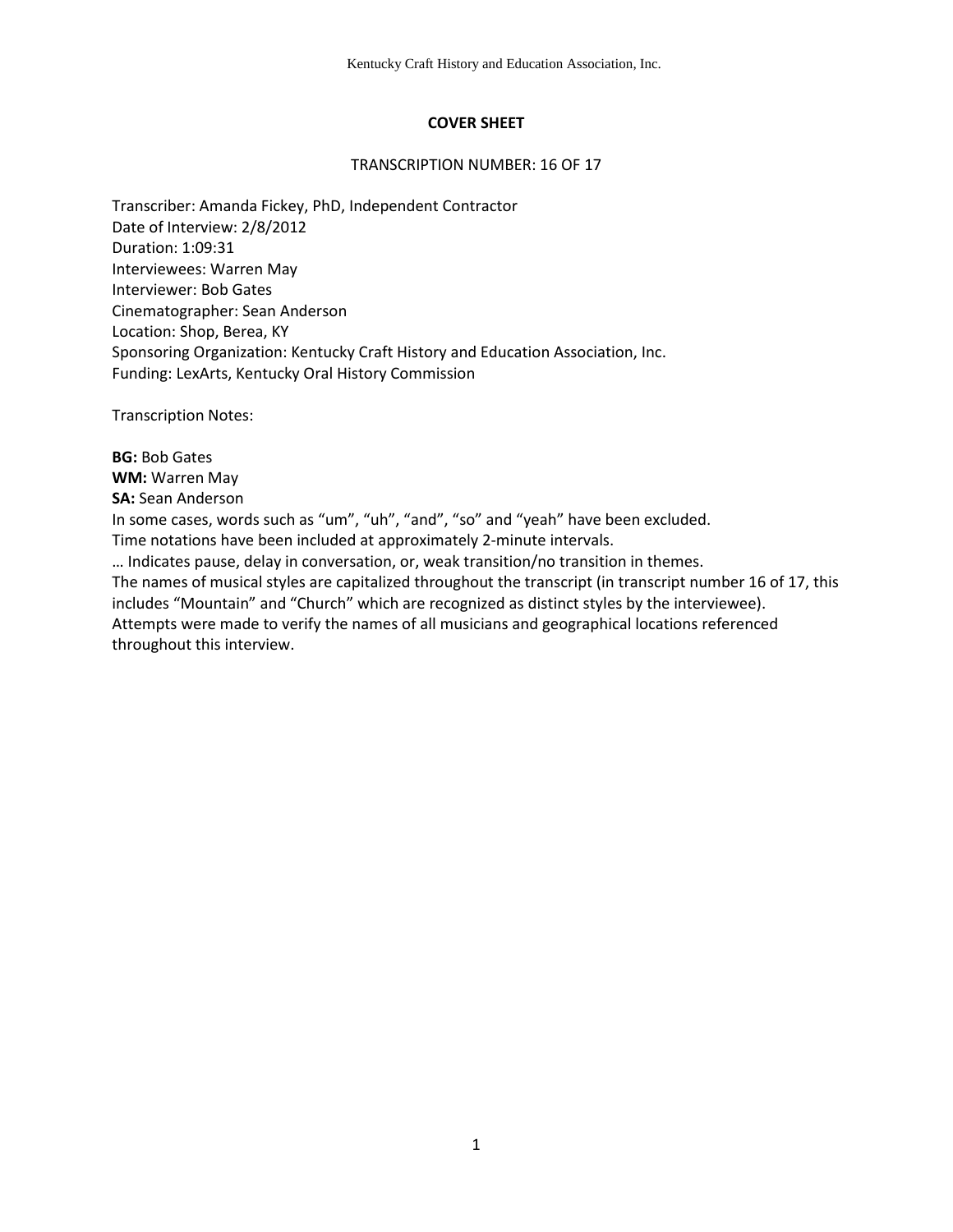### **0:00**

**BG:** My name is Bob Gates and I'm doing an interview with Warren May at his business here in Berea, and we are doing it for the Kentucky Craft History and Education Association. This is part of the project to document luthiers across Kentucky. Now I'm safely out of the way.

**WM:** Good.

**BG:** How are you doing?

**WM:** Fine.

**BG:** Good. So I wanted to ask you a little bit about how you got started. Actually, how you came here. Where are you from?

**WM:** I'm from rural Carroll County, Kentucky. I've been carving or whittling ever since I was born.

**BG:** In Carrollton? Down in Carrollton?

**WM:** Yes, which is a little different than rural Carroll County, but George's Creek to be specific. We always lived up on top of a hill and I was born in a real log house, pre-Civil War. We actually got rural electrification in the first grade, but I would be puttering around in my dad's workshop trying to emulate him. He would do some; oh he could split shingles and do just about any kind of farm work or small kitchen utensils. But yeah, I was puttering around in the workshop carving on things ever since I could remember.

**BG:** What kind of workshop did he have?

**WM:** Oh very, very primitive. I still have the old stake in the ground vice from that. I've kept that for all these years. Really just a one-car garage, a basic workbench and a vice. Like I said, dark and damp, and outside, but with the vice I could clamp things down and hew on things with a draw knife or split things with a hammer and a butcher knife so I started out that simply.

**BG:** What kind of things did you make?

### **2:01**

**WM:** I made rolling pens, lots of bows and arrows, the best I could; the green wood was all I could work. I don't think I actually tried to make cars or wheel toys or anything like that, so more, just very simple. I know by the time I was in grade school and high school I was actually carving out some very simple figures, some arrows and some initials and things like that.

**BG:** Did your dad like what you were doing?

**WM:** Oh yeah, my dad was always supportive, even when I tried to play the electric guitar by the time I was in college, but he'd sit there and not say a word for hours because the music was just horrible.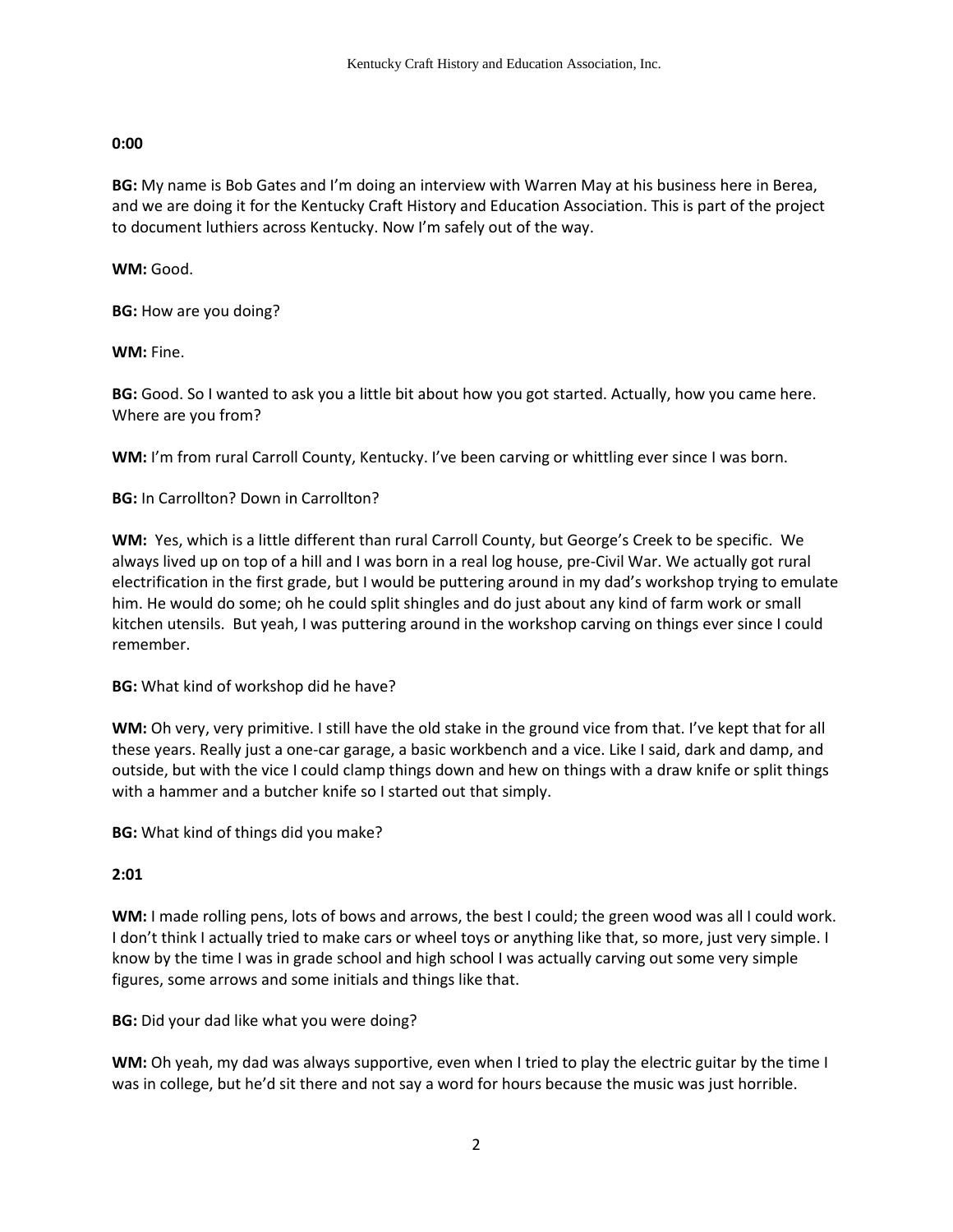**BG:** Were you in a band or something?

**WM:** Oh no, my brother invited a really good guitarist to our home one time. I think we probably had electricity by then. I think he had an amplifier, but this young man could sit around and play just about any popular song and I think I was hooked on music. I struggled with guitar for years and years. In fact, I was already out teaching woodworking/industrial arts in the county high schools here in Kentucky and I was finally able to make my first dulcimer back in 1972.

**BG:** Oh yeah?

**WM:** Yep.

**BG:** Ok. How did you get started making dulcimers?

**WM:** Well I couldn't afford to buy a kit per se and really didn't have anybody for instruction or anybody to show me the details, but once I saw the parts and pieces of a dulcimer I actually came back to my school workshop and started cutting out the parts to a dulcimer and in a very short time, now this is way down in Lawrence County, Lousia, Kentucky, in a very short time I actually found a very early Homer Ledford dulcimer and it had a little more dimension and fret scale to work with and actually my number two dulcimer was a little more of the Kentucky shape, the hour glass shape, more like the traditional Homer Ledford models.

**BG:** When you were in Carroll County you said you started teaching at a high school there?

**WM:** No, I actually didn't have any woodworking or shop classes at Carrollton High School. I enrolled at Eastern Kentucky University in 1965. I graduated in '69 with my teaching degree. Taught for two years in Washington County, two years in Lawrence County, Louisa, and then four years in Henry County at Eminence High School.

**BG:** Oh ok, so you were kind of coming closer to home?

**WM:** Yes.

**BG:** Did your dad make any instruments or anything like that?

**WM:** No. He played the Jew's harp **[also referred to as the juice harp]**, or mouth harp, that's about the only thing he would strum on a little bit. Of course he did love to sing and hum. Mostly church music was the kind of music he would be interested in.

**BG:** Ok. So I know Carroll County a little bit. I worked with Raymond Hicks who is a boat builder down there.

**WM:** Well how about that?

**BG:** Yeah, he lived right along the Kentucky River. What kind of music was being played down in that area when you were a kid?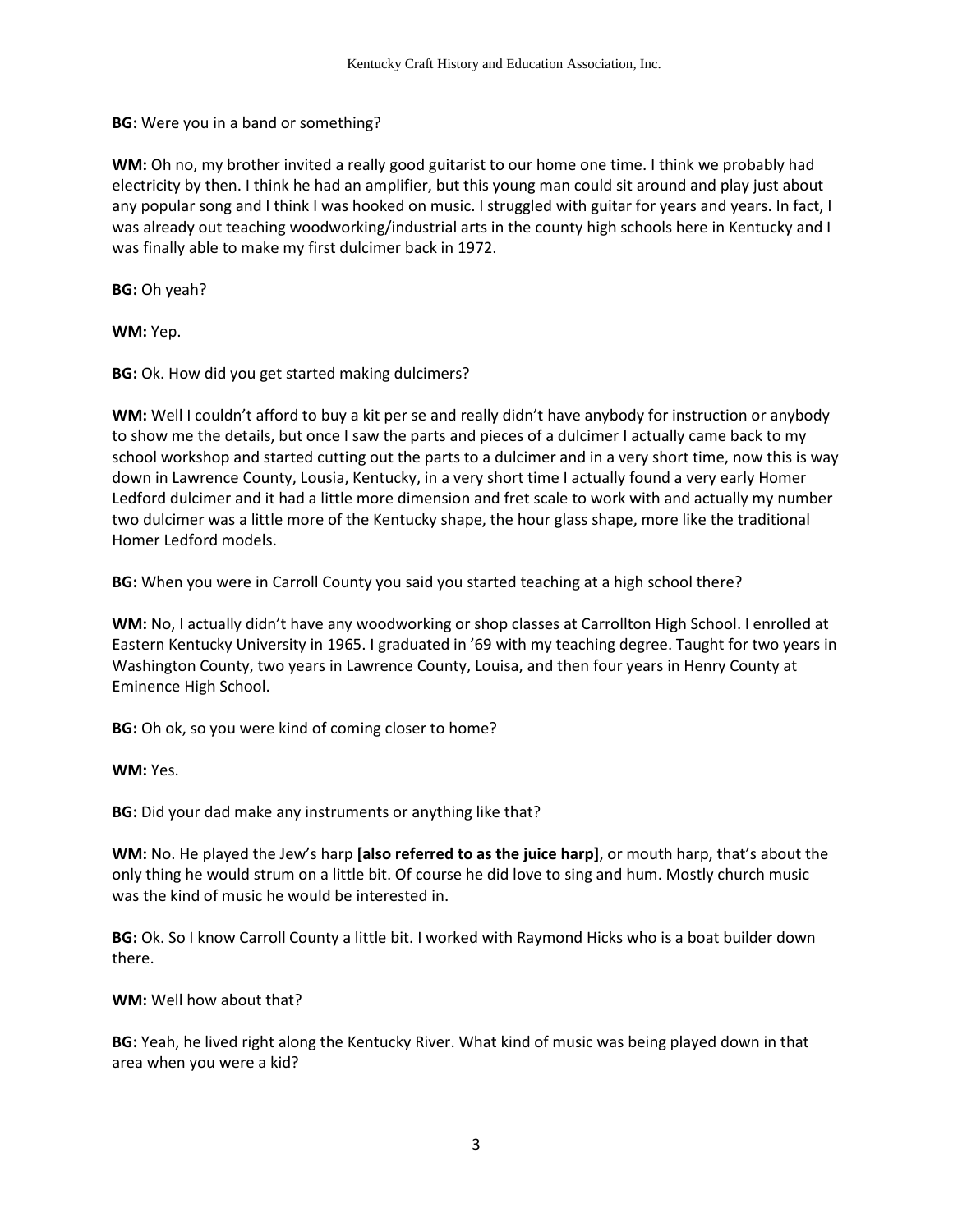**WM:** I was raised just on Church music. Really just acoustic music in the churches we attended, and then, of course, early Country music. I kind of still remember Hank Williams and Johnny Cash and some of the very, very earliest of what you'd consider your radio personalities. I didn't know much about real Mountain music, so it really was mostly Gospel and Country, popular Country radio music.

But my roommate, when I was a sophomore in college, that would have been 1967, was from Owsley County, Booneville, and he actually taught me a little bit more of the flavor of real Mountain music and ballads. Much easier tempo. Much more of a story. A little bit more of a calming type music I guess, so that added a little bit to my different types of music I enjoyed.

**BG:** And you wanted to be a rock start at one time?

**WM:** Oh no. I struggled with guitar for years, but I made my first dulcimer, I was so proud of my first dulcimer I actually finished it up in the fall of '72, but several teachers in the school in Lawrence County played music. Some of them played fiddle and of course, in eastern Kentucky everyone plays music, either Church music or Bluegrass music because of all the other celebrities in that area. So I was so proud that I just took my dulcimer down the hall of the school because we knew all the teachers and we'd just go right in the classrooms and demonstrate the dulcimer. You had that much encouragement to play music in that area, but much better on dulcimer so I sort of gave up the guitar.

**BG:** So, that was in Louisa?

**WM:** Yes.

**BG:** And you were teaching at the high school there.

**WM:** Uh huh.

**BG:** Ok. That's where Rickey Skaggs is from, isn't it?

**WM:** Oh yes. He actually didn't graduate from Louisa high school the year before I got there, but I've seen him, I've not meet him, going up and down the road and everything. But certainly a real great person from that area. **[Verification – Skaggs was a high school dropout, see article "High-school dropout Ricky Skaggs Country Music Association Winner," published in** *The Montreal Gazette***, Nashville, Oct. 15, 1985, available via Google.]**

**BG:** There was a lot of music in that area, and so you built your first dulcimer from a kit or you made pieces like that kit?

**WM:** Just pieces from memory of seeing a kit in Gatlinburg and then, of course, I'd had a little bit of influence from Homer Ledford. I had seen his dulcimers at different craft fairs. By then we were introduced in woodworking and craft fairs and specifically Homer's dulcimers would be the most obvious ones to see. So we started coming to Berea to enjoy the craft fairs and the quality crafts. I was also studying furniture, classical furniture at that time too. So when my wife and I decided to actually start a business, that was 1977, we ultimately chose Berea and we've been here ever since.

**BG:** Oh ok. How did you get into shop? You were a shop teacher?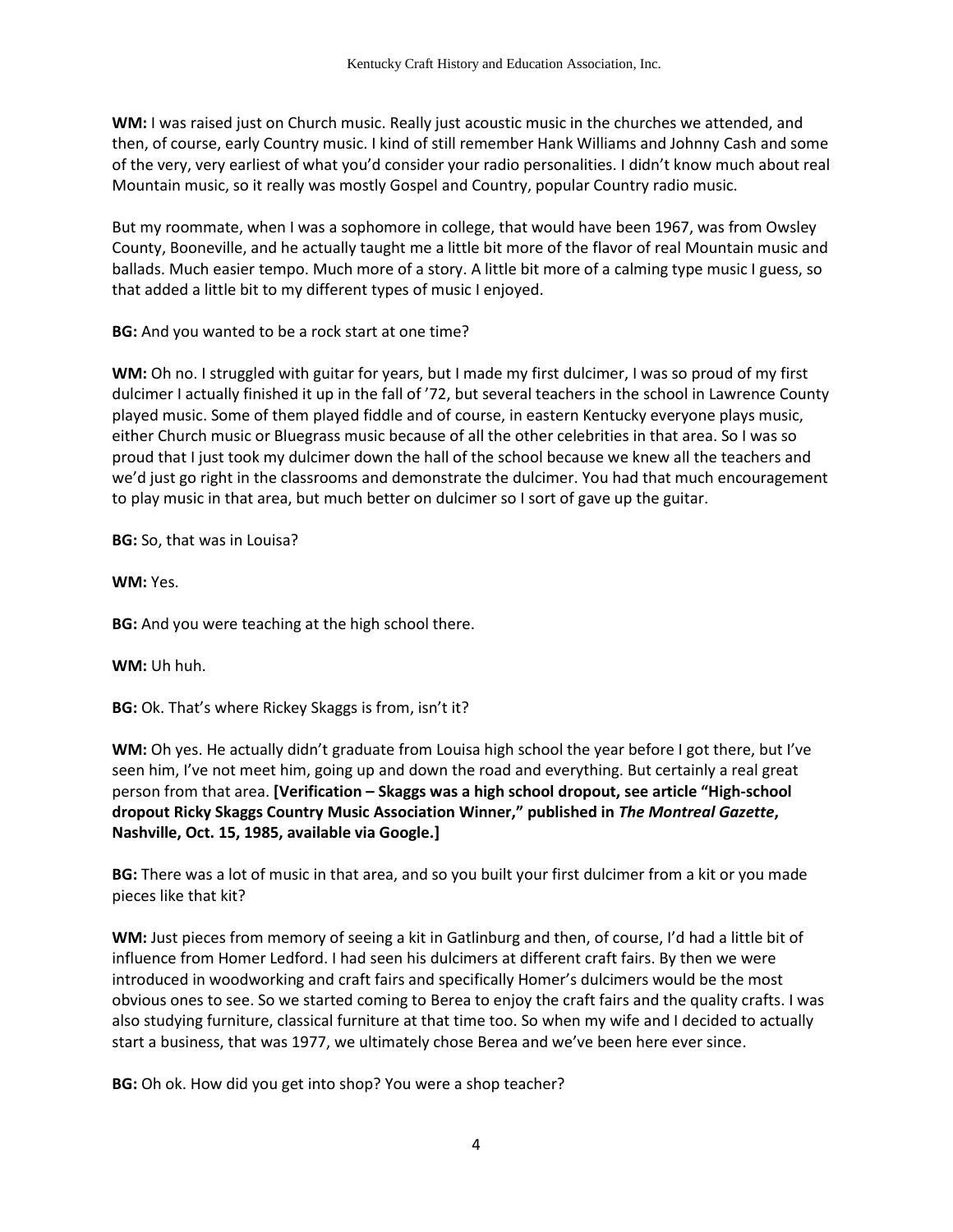**WM:** Yes, industrial arts. I actually taught eight years. Thoroughly enjoyed the kids, all the way from junior high to high school. Had a lot of boys and girls in shop and we actually studied how to make things. We went over all the safety rules. Once you got all those kids into the shop atmosphere all they wanted to do was just make things. Of course being very careful, the kids would just respond wonderfully to being able to use the machines and learn the details.

**BG:** What kinds of things did you teach them to make?

**WM:** We would start out with, obviously in the younger grades, a very simple project, but one of the things I learned in my teaching; we'd start out with a very simple project. Some of the kids could just take that and complete it very, very quickly. So I would add a little more complexity, a little more complexity to the project. Some of the kids might struggle just to make the very simplest; we had a certain amount of requirements that we had to do each year. They had to do a woodcarving, they had to do different projects, metal and wood and a lot of different things. But we were actually building just enormous grandfather clocks and enormous pieces of furniture and everything by the time I had the students for two or three years. They were very accomplished woodworkers.

**BG:** That's what you worked mainly on, wood?

**WM:** Yes.

**BG:** Yeah.

# **10:15**

**WM:** We did also metal working and general crafts and just a few other things like that. Then about that time there was less emphasis on the shop programs here in Kentucky, that was about the time computers were coming along, so they didn't care as much about that and that's when we really considered going into business. I was already making dulcimers by then and was making furniture just working with the students but not offering furniture for sale so, like I said, we packed up everything and moved our family here, my wife and I, here in 1977, and it's been almost thirty five years later and about a dulcimer a day for forty years now.

**BG:** Really?

**WM:** So, talk about enthusiasm for carving!

**BG:** Dang. What do you like about carving?

**WM:** Oh just being able to make the wood work. I enjoy all the local woods. Walnut is probably my first choice because of the nice rich brown color. Cherry obviously the second choice because it gets prettier as it goes along.

**BG:** Is that Cherry there?

**WM:** Cherry turns a beautiful burgundy color **[shows Cherry dulcimer]** just in a few years, just in a few months, it will darken quite significantly, but Walnut is very pretty right from the very beginning, but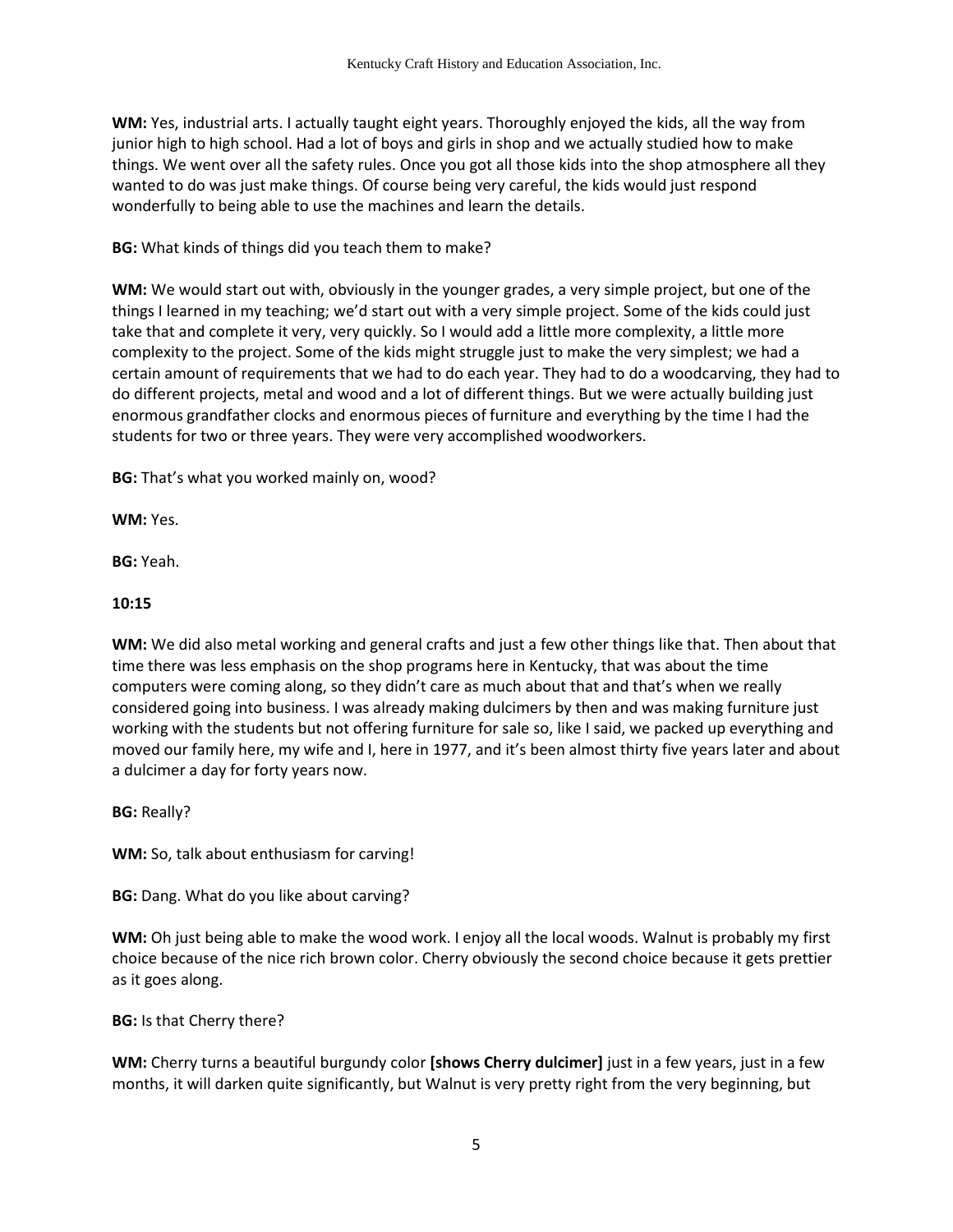Cherry matures and has a little more of a clear tone **[strums dulcimer]** and then also I do the traditional dulcimers out of Kentucky Poplar or Tulip Poplar.

**BG:** That's what that is?

**WM:** Uh huh **[shows Poplar dulcimer]**.

**BG:** What's that one right there?

**WM:** This is also raw Walnut and here you can see where I've actually used the natural knot whole and enhanced that because that will be a really pretty dark area in the wood there. So that will darken up to just a beautiful chocolate color as it ages there.

**BG:** Did you learn about wood from your dad or is that something you picked up from shop?

**WM:** I did the basic carving and learned a little more about the texture. I actually had to hew on some fence posts. Of course, it was my job to also to cut all of the kindling and the firewood. You learn a lot from cutting kindling let me tell you.

**BG:** For whom? For your house?

**WM:** Oh that was my only required chore. Dad, we always had wood heat, the whole time I was at home.

BG: So you were a kid? Ok.

WM: So we absolutely had to have dry kindling and dry wood in the house and that was my have to requirement. So I'd go out in the snow or whatever. My dad was very good about having a supply of firewood on hand, but it was my chore to get that kindling chopped up and get that wood into the house. That was my have to job.

BG: What's the trick to getting good kindling?

WM: Well, actually, just cutting the wood up fairly finely so you can get the fire started quickly.

BG: Yeah.

WM: Yep. A few pieces of wood hit me in the nose and the face out in the cold snow, and you learn what you can do with an axe and what splits and what doesn't.

**BG:** Oh yeah?

**WM:** That's right.

**BG:** So you like wood, huh?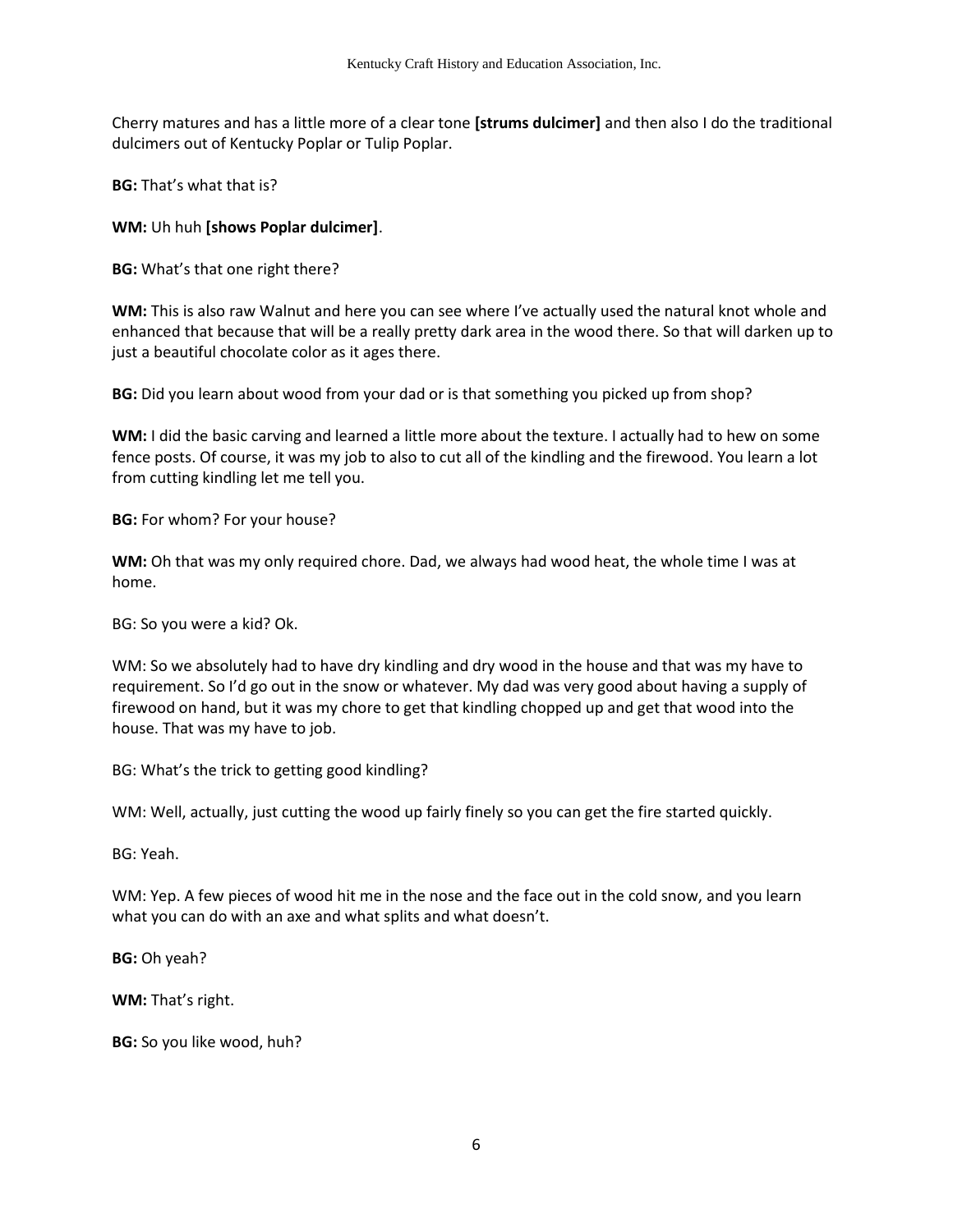**WM:** Certainly. I'm in the process of doing some logging on my acreage, just outside of Berea here now. That will be wood that won't even be useable for probably six to eight years. Got some beautiful Cherry, Hedge Apple, with the Willow tree I might make some dough bowls or woodturnings out of.

# **BG:** Where are you going to store all of that?

**WM:** Uh, after I get it sawed I'll have to store part of it outside. I do have a pretty good storage shop. I have a workshop on my farm. About fifty feet of heated work space and then probably another forty feet of dry wood storage. I'll start the wood outside. Let that dry for a few years. Move it inside into a metal building and then gradually move it into my workspace. So I'm actually working with quite a bit of wood that I've either found as old wood, I absolutely love to buy old wood. I'm in the process now of buying wood that's probably forty or fifty years old from another wood worker down in Breckenridge County. So I've found quite a few cashes of wood in eastern Kentucky too. Also, using the wood that I've actually harvested some of it from my farm and some of it is local here, but mostly Walnut and Cherry. Going back to the Poplar, because most log houses and barns and cabins are made out of Poplar so…

# **[Interruption – noise, fan]**

# **15:35**

**BG:** I was thinking about the different kinds of wood. You were talking about Poplar, weren't you?

**WM:** Yes. Poplar would have been the most traditional dulcimer wood, just because it would have been the most common planks or wood left over from houses or barns or log cabins. Probably is one of the more resonate or louder woods. The dulcimers were made very, very primitively. I have dulcimers up to one hundred and eighty years old that are made out of Poplar. All hand put together with wooden pins. So, if somebody asked what the most authentic traditional Kentucky dulcimer wood would be I would say Poplar, Tulip Poplar. Then, after that, the Walnut and Cherry as they were able to harvest and collect those woods because we have an abundance of all the wonderful woods here in eastern Kentucky.

**BG:** What drew you to making a dulcimer? Why the dulcimer?

### **[Interruption – outside noise]**

### **16:49**

**WM:** I had experimented with just a little bit with a balalaika **[Russian stringed instrument]** when I was in college at Eastern Kentucky University. I didn't have any technical details to make it play, but like I said I was playing guitar and was sort of interested in acoustic fretted instruments like that, but basically it's the ease of playing, the fact that you really could play almost any song on a dulcimer and you could pick out the notes and the melody. And then about five years into it I discovered that you could play guitar chords and since then we've expanded. Of course, almost all music is just the basic three chords like D, G, and A, but once I realized you could play almost any popular song, whether we are talking about Country and Gospel, and Classical and Folk, you really can play the song with expression, with feeling, you can play the notes to the song, you can play along with other instruments like guitars and fiddles and mandolins and penny whistles, so basically I saw that ease of playing, the fact that people could learn to play and you could really enjoy the music so much more quickly and efficiently than you could on other instruments like a guitar.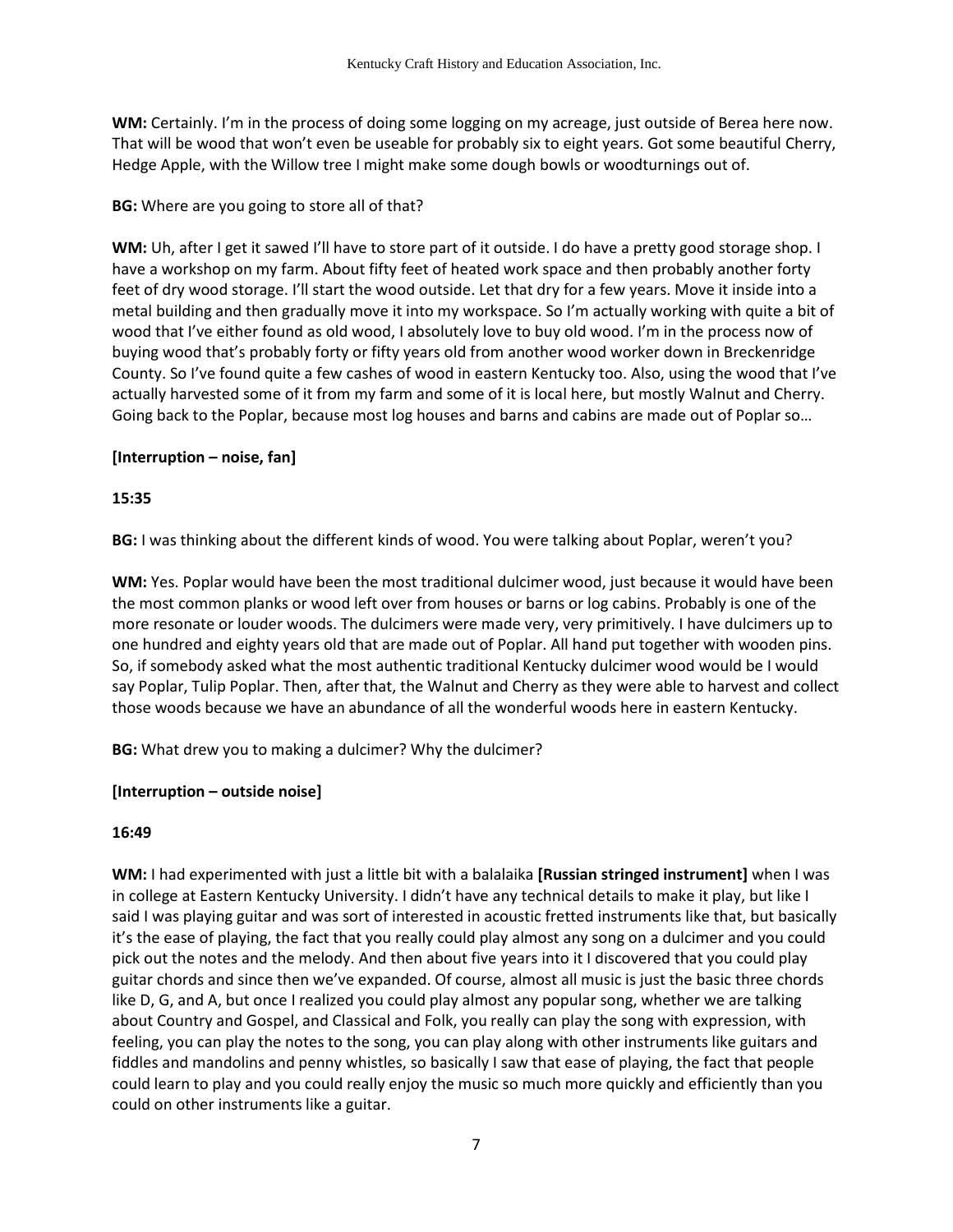**BG:** Did you have anybody that kind of took you under their wings and showed you anything or was it all self-taught?

**WM:** Believe it or not, most of it is self-taught because we just didn't have time to mentor with anybody else I guess. I knew Homer Ledford; we'd see him at craft shows. I actually had a lot of respect for him and I didn't want to bother him by going to his workshop and asking questions. So early on I wanted to make, once I decided I was going to make dulcimers especially for my living, I decided I was going to make the Kentucky style and now, the Kentucky style of a dulcimer is a little bit different than other state's style, or what is often considered a modern dulcimer. The hourglass shape really is the Kentucky shape **[shows example]** even in the study of the early instruments and predecessors like the sheitholt, which is an early German instrument…

**BG:** How'd you learn, how you'd know that?

**WM:** … other things. Oh…

**BG:** How did you know about the shapes and things? Did you read it?

**WM:** Yes, you know, we'd go back and, just going to the different dulcimer conventions and you learn a little bit more about the earlier Kentucky makers. Ed Presnell, who was from Banner Elk, North Carolina, had some influence up in this area. Raymond Layne **[verified spelling via: [www.everythingdulcimer.com\]](http://www.everythingdulcimer.com/)** was an earlier dulcimer maker living here in Berea when we came in the mid-70s. Jethro Amburgey, of course, was probably one the most prolific makers. I have several of his instruments here hanging on the wall. His were probably the, going back, who was the earliest one in the closet **[speaks to someone off camera]**. Yeah. Ed Thomas probably was the first one and I have one of his dulcimers from 1917 that I'm very proud to own. Probably one of the first ones to build what we call the hourglass shapes. Some of them were very narrow, but this is the most efficient way and strongest way to build a wooden box is the continuous curve and the more we have studied the earliest instruments, dulcimers going a back a thousand years, we found out that that probably really is the Kentucky shape or Kentucky style is the hourglass. Along with that you would have a bead on the edge.

### **BG:** A bead?

**WM:** This little bead **[demonstrates with dulcimer]** requires a lot more work to this edge. Part of it is functional where you can actually pick up the instrument and wouldn't have to drop it as often. Part of it is a little bit of a shock absorber to absorb a little bumping on the edges there. Some type of carved scroll, generally, because this is a very simple nut scroll, once I've figured out that was sort of my design is actually the hand carved scroll. Typically some folk art. I put some little Tulip flowers, wood burned, which are not just decorative, they are functional places where songs might start or chords would play. 3, 5, 7, 10 **[demonstrates]** so a lot of things will be functional. I've come up with a few functional designs like my hummingbird and vines designs. One of my specialties, because we'd be working with the natural wood holes, this would be the hour drop. I do a teardrop, which is another pretty common shape, but I didn't like this as well, so eventually we discovered that by putting the two shapes together we would get a much richer, a little more of an acoustic, actually a guitar sound. But a little richer, minor, minor voice. A little more weight. So that became my flagship model was called the hourglass teardrop or hourdrop for short. Of course, I still make the traditional smaller Kentucky dulcimer.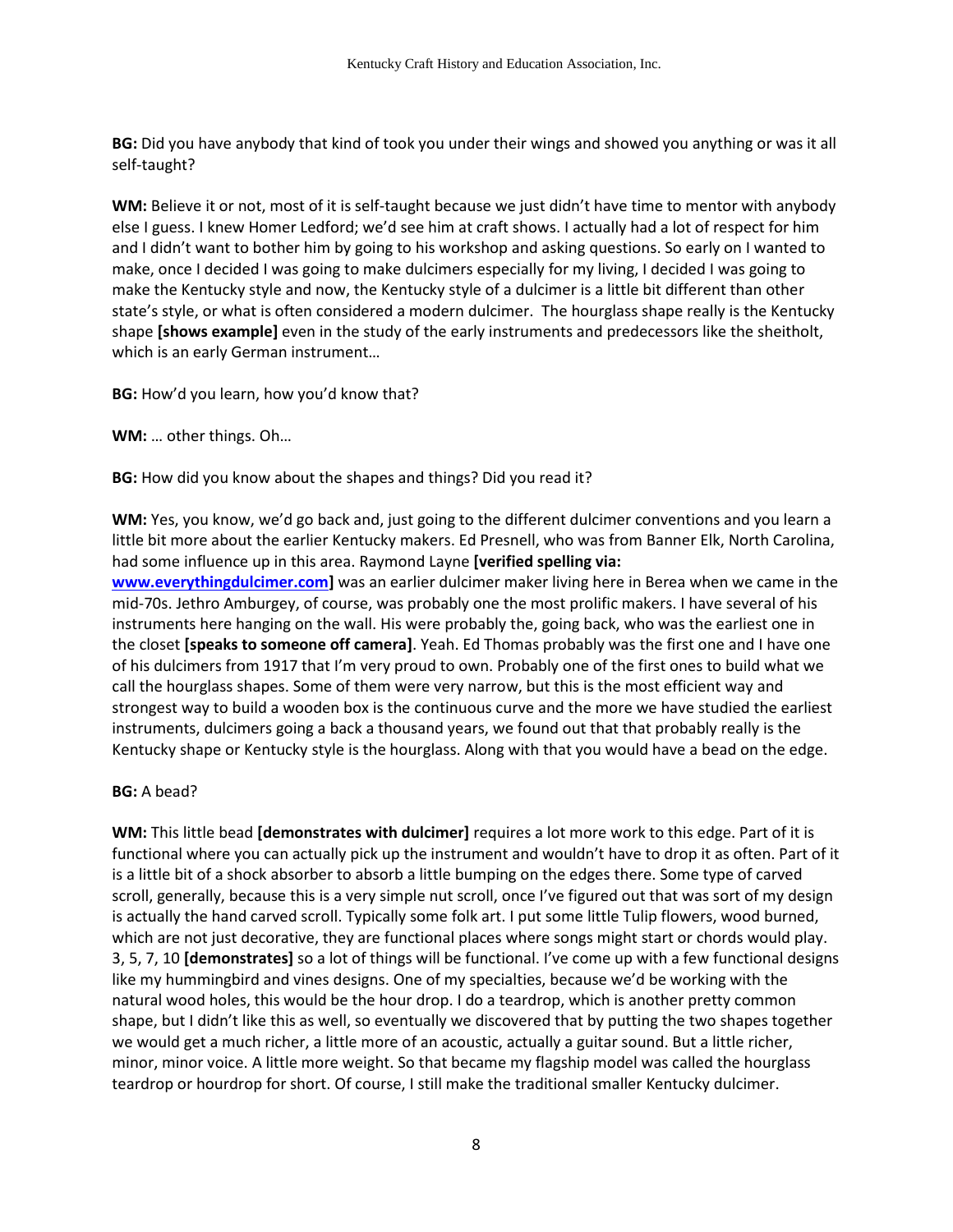Still use wooden pegs on a lot. Over the past ten years probably we've gone to the very best geared mechanical tuners and while I hated to give up the carved Rosewood pegs, I didn't want to put any limitations on people learning to play the dulcimer as easily as possible. So I think the metal tuners make it easier for people to keep in tune and to actually enjoy the instrument.

**BG:** You've developed the teardrop, what did you call it?

**WM:** Hourdrop.

**BG:** Hourdrop. Nobody else does that?

**WM:** Not really, of actually physically putting these together on purpose like this…

**BG:** So the one half is the old traditional style?

**WM:** Yes.

**BG:** And the other half is?

**WM:** The teardrop. Now the teardrop was a very thin, low slow sound because it just didn't have enough body over here, but by adding the round side we picked up a wider voice range. Very, very good treble, and then a much stronger bass **[demonstrates on dulcimer]**. So a little acoustic guitar quality, especially as you get into a little fancier music like minors for Bluegrass or Folk music or Gospel, whereas in the traditional shape like this one, it's just a bigger version of the smaller, many of the early Kentucky dulcimers were very narrow and they actually still played very well. I think part of that was just the wood availability and just less problems with working the wood under very primitive circumstances, but as we made them a little bit wider, much better tone value overall making the instrument just a little bit broader here.

**BG:** So that's very symmetrical.

**WM:** Yes.

**BG:** The Walnut one is symmetrical and the other one is asymmetrical. Does that affect the sound on either one of them?

**WM:** Yes. On this one you are going to get a little more of the traditional "hummy" sound. A little more clear noting quality. Here we have a little more chord acoustic value. An excellent rhythm instrument. Here the Cherry would be very good for picking the individual notes. So while I do use the prettiest pieces of wood because I do many, many dulcimers, I work on dulcimers about every day. Anything that would make it a little more artistic like the knothole or choosing just the prettiest pieces of wood… I spent probably the greater amount of time on making the instrument play as well as possible. Now that would involve part of the assembly like the gluing up, getting the fret board just to my specifications, quite a few, quite a while and quite a few different operations to true up the fret board and the fret scale, with several adjustments on the nut and the bridge, to make each instrument play just as well as possible.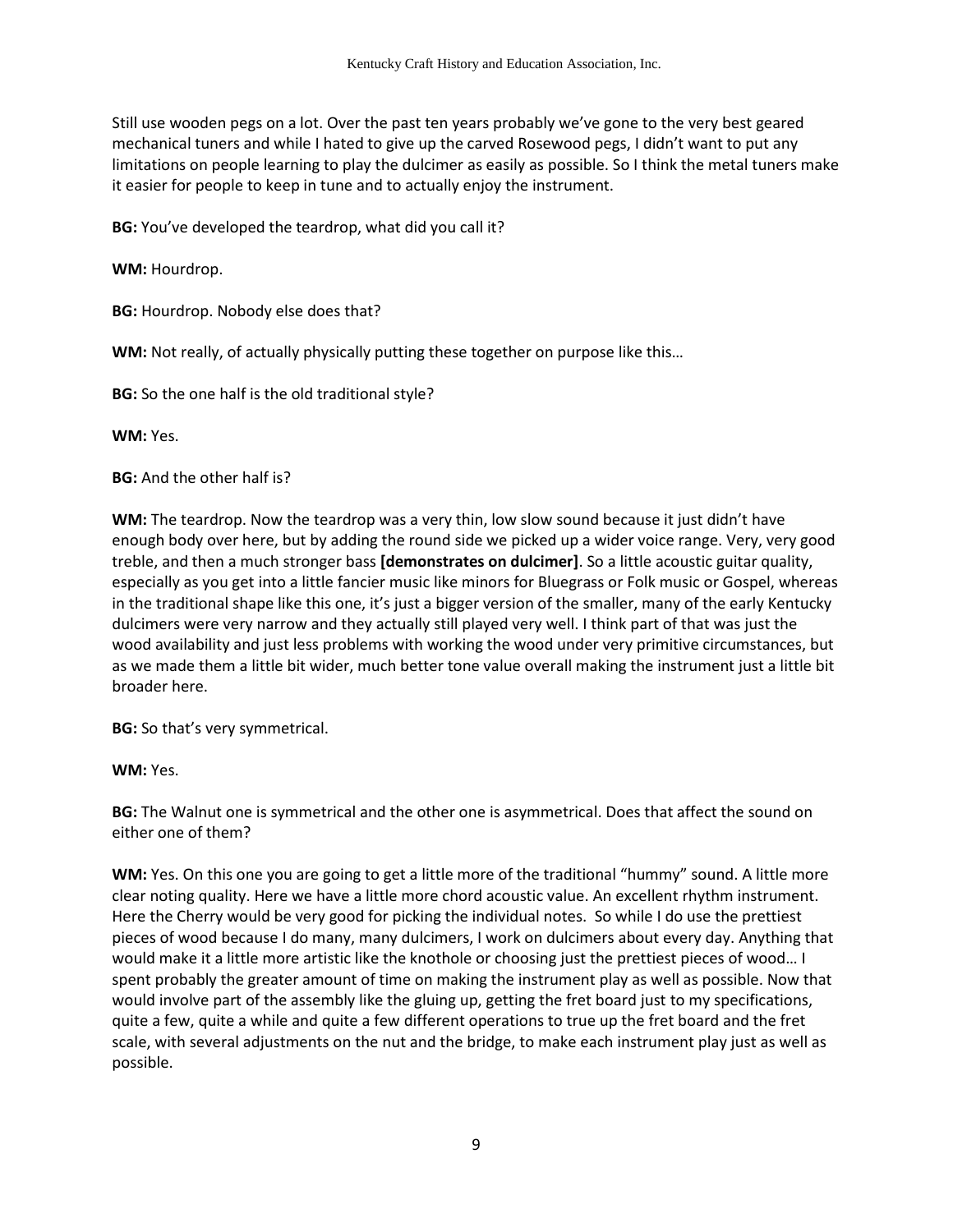**BG:** What about the wood? We were just at Donna Lamb's shop and they were talking about how the top wood should be thin for what they make. Is that true for you?

**WM:** It is. I will vary the thickness a little bit as your harder woods, Cherry, I'll make it just a little thinner, Poplar you can make quite a bit thicker. The Poplar would have a little bit more of a rusty **[rustic]** true Mountain sound, more of an overt or rougher sound per chance, but good volume. Cherry is very precise in the quality of the wood and then Walnut would probably be the mellowest for just the ease of listening and that's actually why I chose a Walnut one to play here to demonstrate with. Walnut is going to give you the easiest listening and just the mellowest sound. Because you are getting a lot of the tone going into the fret board I do handpick and process the fret board to be very light, very straight. I think that's one of the most important tone elements. There are other tone woods like your Rosewood and different things like that but generally I stay with Walnut or Cherry. If I wanted a louder instrument I could use Butternut, which is white Walnut, on either of these models. I typically would only use a different top wood and not mix more than just one or two woods for each instruments otherwise the tone is good, but a little more unpredictable.

**BG:** With guitars they use Spruce a lot, don't they?

**WM:** Yes.

**BG:** You don't do that?

**WM:** Spruce is a little bit sharper, higher sound. If I just want to enhance the tone I'll probably go with Butternut on top or Poplar. Poplar on Walnut is a wonderful sound. Typically I would use Butternut on Walnut or Cherry.

**BG:** Ok. So you talked about a lot of different factors that contribute to the sound being certain ways. How did you learn that?

**WM:** Just all these years, nearly forty years of doing that. I've had to be a little more patient working with thin wood as compared to working with furniture wood. The thin wood, we actually saw that from a thicker piece of wood, typically a one inch board or plank because I hand pick each piece and I have patterns to do that, and just from experience from the weights of the wood, textures of the wood, and being a little more patient working with thin wood. I have wood stored that's maybe already sawn from the boards that I've actually had stored and been waiting on for several years. Some of it I just haven't gotten to it yet, but you have to let the wood relax when it is in a very thin board like that, you have to let it relax as you are working the process.

**BG:** How do you get it to relax?

**WM:** Mostly just let it sit around after the wood is actually sawn into the thin boards.

**BG:** What kind of saw will you use to saw those?

**WM:** I have a bandsaw.

**BG:** A big bandsaw machine?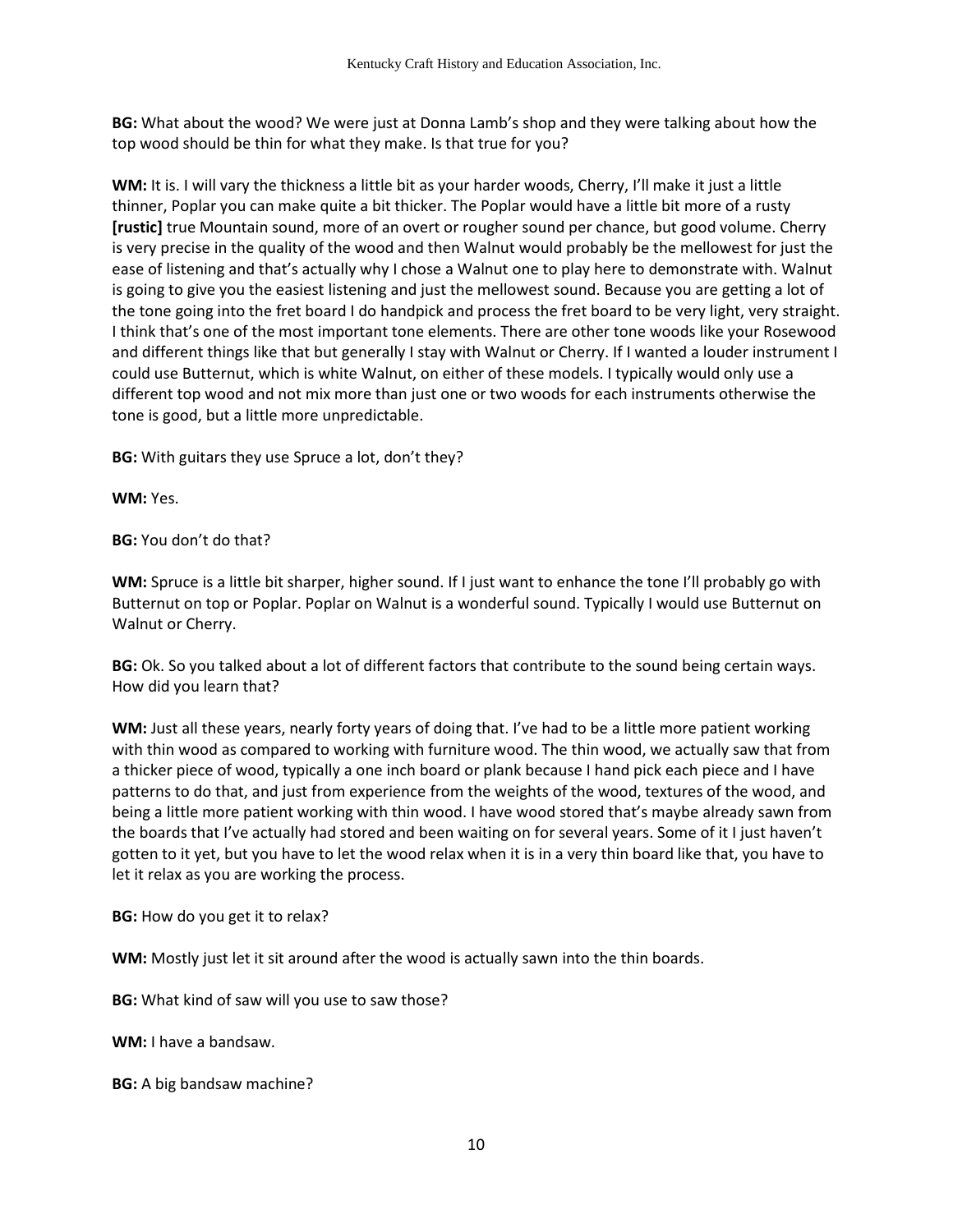#### **WM:** Yes.

**BG:** And that keeps it straight as you cut?

**WM:** Uh huh, and it's a dedicated bandsaw. In other words, it's a saw that I have special rollers for to keep the blank piece against the fence so I can saw very accurately.

**BG:** Vertically or horizontally?

**WM:** Vertically. It is a traditional woodcutting bandsaw, but I have a special fence and a special roller with a pressure handle that I've made up to keep the boards very straight and it is quite a sophisticated process to slice many pieces of wood. In other words, I'll actually cut out several dozen pieces from the one-inch blanks typically.

**BG:** Will the blanks be the shape of this? Are the blanks a square?

**WM:** We'll actually cut the top piece to shape, so I'll blank that out just a little oversized of this half of the instrument because this will be book matched. So we'll actually take this blank, saw several slices and that will make several top pieces. The back pieces, the larger piece, now here we are up to about four and nine-sixteenths wide so that's a real big rectangular piece of wood.

**BG:** Is that two pieces of wood there?

**WM:** Uh oh.

**31:23**

**BG:** Ok.

**WM:** See here where we have the little knots there where the cathedral grain is going up, that's perfectly matched. That's two slices book matched from the same board.

**BG:** What do you mean, book matched? You mean it would open like a book?

**WM:** Yeah, and again, looking at the grain patterns. So really, I was working with one blank of wood that would be big enough to make exactly half of the back of the dulcimer. Of course, when we get two slices from that we can process that together as if you would open a book where each piece mirrors each other. That's the most efficient way for me to get a nice wide back, much better balance by having two pieces here. So we have two pieces matched on the front. The sidepieces are also matched because they are pretty easy to slice or saw out.

**BG:** Is that a different type or part of the wood, the sidepieces?

**WM:** No. Typically because we do wet and bend them; the sides are very thin so we wet and bend those around forms before we actually glue them on to the instrument.

**BG:** I guess what I mean is, the grain looks different on the side than it does on the top. Is that true?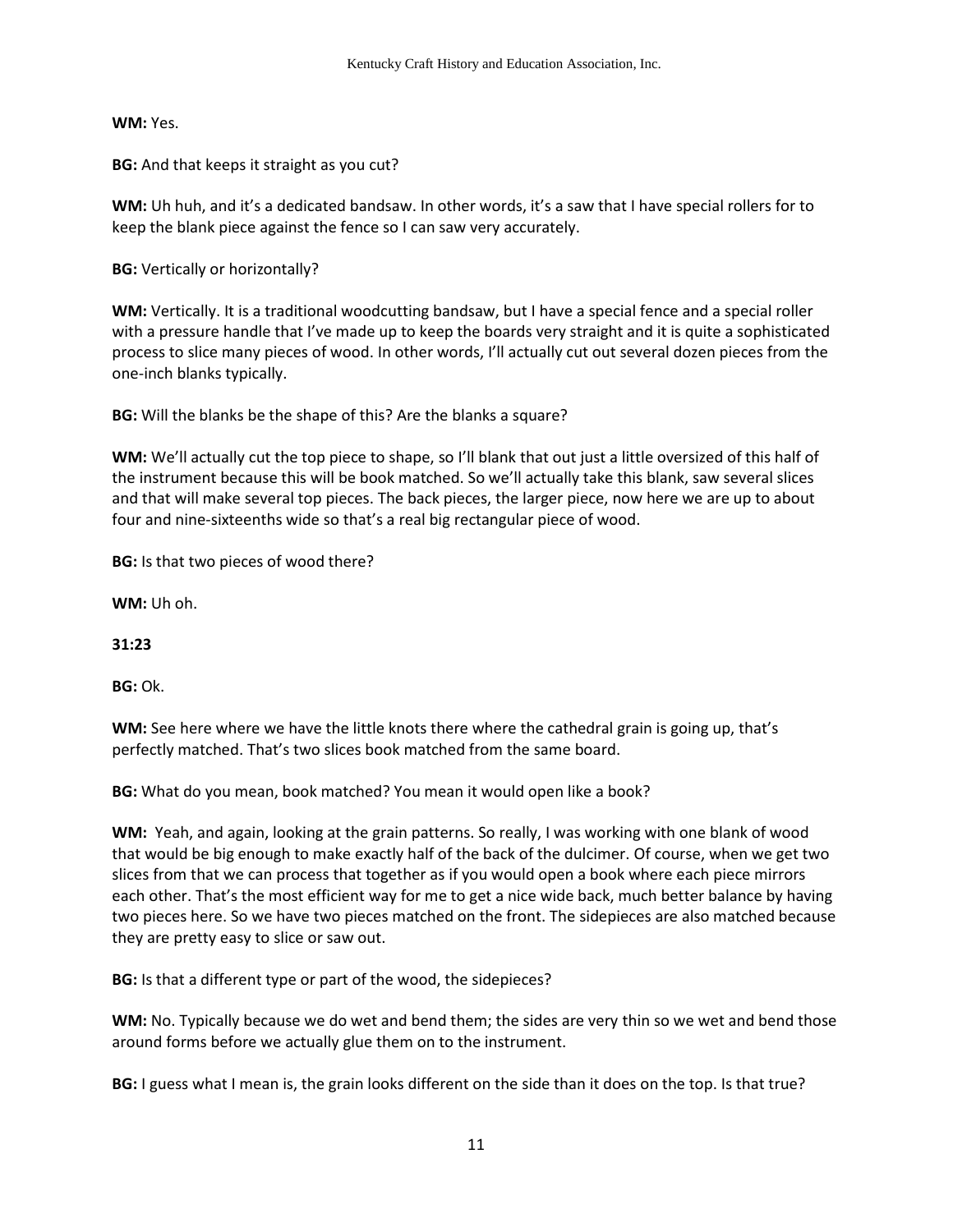**WM:** Maybe just a little straighter grain. This would be just a good regular model. This is called a widebody Walnut. Now some, if I had a little more figured or fancy grain pattern I would probably use that on a little more, one of my special instruments. By that, I've picked out the absolute finest and highly figured pieces of wood that we could find. One example might be, here we're doing odd pieces. This actually, I started the hourdrop using up some odd pieces of wood. See, many times when you slice a piece of wood you'll get three or five slices and you will accumulate a lot of wood that wouldn't be usable, but I did learn how to do that and use up almost all of the thin slices of wood.

**BG:** Is that why you built the hourglass to use wood like that?

**WM:** Originally, yes.

**BG:** Oh really. Ok.

**WM:** But what was good fortunate is that we learned that this shape actually has real strong and very desirable and a little better voice range. In other words, it's a little stronger and a little more interesting tone than the traditional smaller dulcimers because we made the wider one. Here would be an example of an extremely rare piece of Cherry compared to a simply grained piece here. Now this will be pretty, it will turn red. This would be feathered Cherry from a very large tree that actually forks, and when we saw through the fork of the tree we end up with this absolutely rare feather patter. Of course, we've book matched that or mirrored that, but it takes an enormous tree like thirty inches or more around to produce a feather like this. I've added a little contrasting stripe in the middle. That would be one of my specialty details, you can see a little more figuring here on the sides, this particular instrument has, we've worked up some, actually some free form wood burning here on the fret board. Another little detail that may be a little harder to see, there is a scribe line here, just a little indentation on the instrument that is sort of a Kentucky detail. I've found, even looking at old instruments and older items, there is usually some kind of decorative aspect that people have added, not because it was necessary, just because they wanted to make it a little bit fancier. One of my favorite sayings… I have since learned that the scribe mark may have functioned as a way of thinning the top and improving the tone. So again, almost everything in the Kentucky dulcimer is to make it as efficient, as far as the playing and the construction, just as efficient as possible, and there are a few decorative elements, the hard carving and the scribe.

**BG:** How do you figure out which decorative elements you are going to use with each one?

**WM:** Over the years I've come up with just different characteristics of each different model, like on the most basic model, I will still probably do my wood burning, the little Tulip flowers. Again, my dad liked Tulip flowers so that's why I've got Tulip designs, but very functional. 3, 5, 7, 10. But a little more of the basic sound holes. A little less ornamentation.

**BG:** What is that there?

**WM:** A good old traditional Tulip Poplar. Very simple piece. That sometimes will have a little darker color.

**BG:** That's scribed too isn't it? Was it scribed on the sides?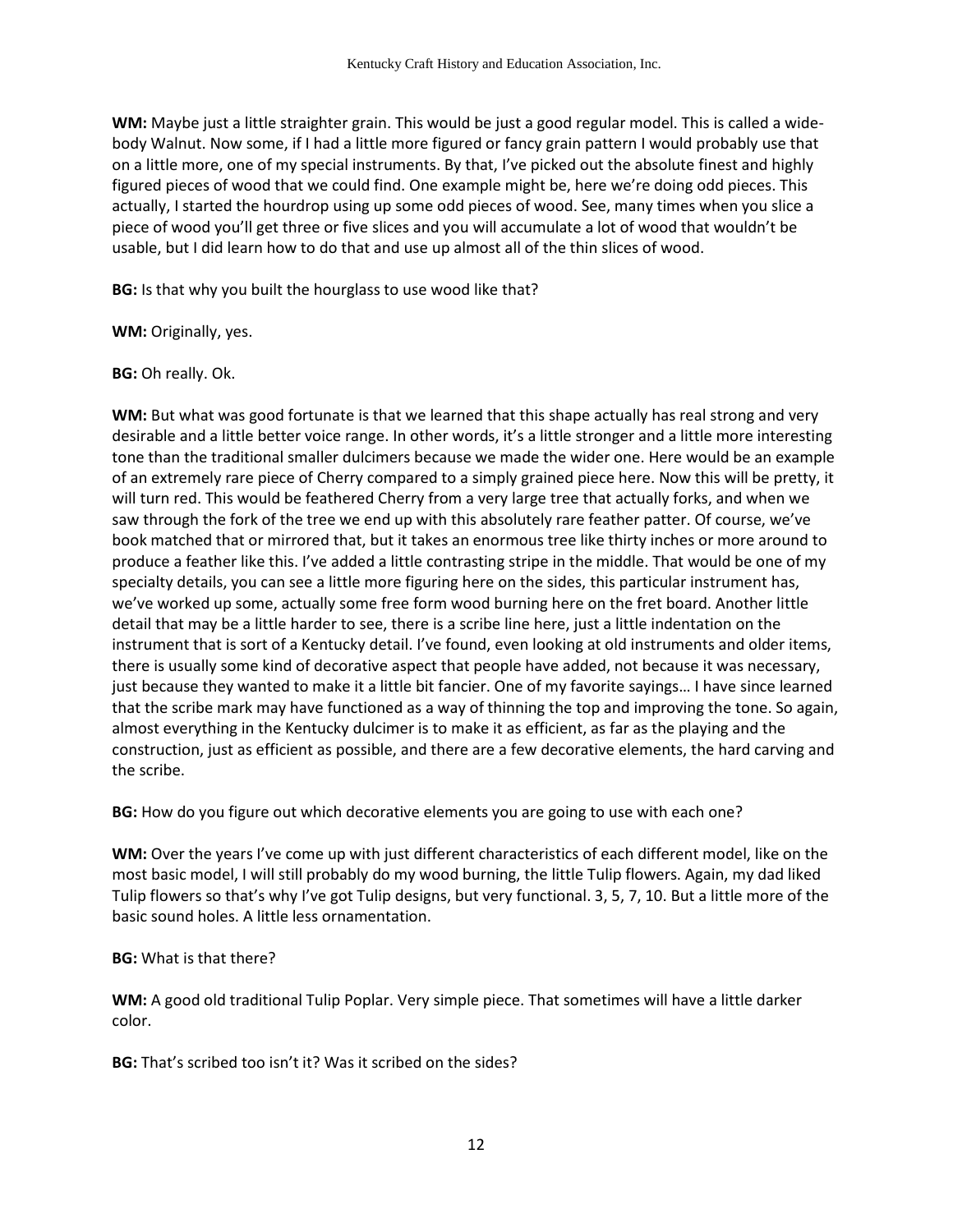**WM:** Yes. So I actually make the Poplar dulcimer and add the scribe detail as a most traditional model. Wonderful sound. A little more of the overt, rusky **[rustic]** sound. We we'll play on that a little bit as we go. I do that model in Cherry and Walnut. This would be, one step up would be my hourdrop or the wide-body, just a little bit wider size here, about an inch wider, but far better. I'll add a little more decorative sound holes like the carved humming birds and then one step up would be my special models and we'll start out, I'll hand pick the fret board for what I think will be the very best sounding fret board and then I'll go ahead and decorate that up and then I'll add on the prettiest pieces of wood. This is Cocobolo Rosewood, which is a good tone wood. Of course, it's a little bit more expensive wood, and then I've chosen the more curly sidepieces and the very finest pieces of wood on the back.

**BG:** That's two different kinds of wood there?

**WM:** No, it's all Cherry with the Cocobolo top.

**BG:** The top's not Cherry. It's a different wood.

**WM:** That's right. Yeah, this is from South America, southern Mexico. It's one of the worlds finest tone woods, but sometimes I do make specials with all Walnut and all Cherry using the very rare pieces of wood.

**BG:** Over the years you've kind of developed different models.

**WM:** Just three.

**BG:** Three, ok, there are three models then. The skinnier one?

**WM:** Yeah. The most traditional model. A little more narrow here. Then the hourdrop was my next model that we did here. And then the wide-body; you get a little clearer acoustics and the same clear tone here**. [Demonstrates tones]** Now if you were playing you would actually hear quite a bit of difference in the body styles and again, the Poplar has a little more of the authentic Mountain sound, the Walnut is the most pleasant, mellow, sort of hollow, echo-y sound, and the Cherry would be clear and bright, but the hourdrop makes it very strong and acoustic.

**BG:** Could you do that again? Go through the three. What's the difference between them?

**39:38**

# **[Tunes dulcimers]**

**WM:** Let me get them tuned just right. Yes, very, very simple, a little louder sound, but more of what I call a rustic or rusky sound. **[Demonstrates on dulcimer]** And the Walnut is much more mellow. Same song here. We get a little stronger chord pattern, a little better minor values as you get into a little more than just your three basic chords. So really, you can play them together and they sound just great. Started playing two dulcimers at the craft fairs just to get a little more volume. You can tell I still like to play after all these years.

**BG:** Well let me, just to clarify this for me, if you selling these to professional artists, and you do don't you?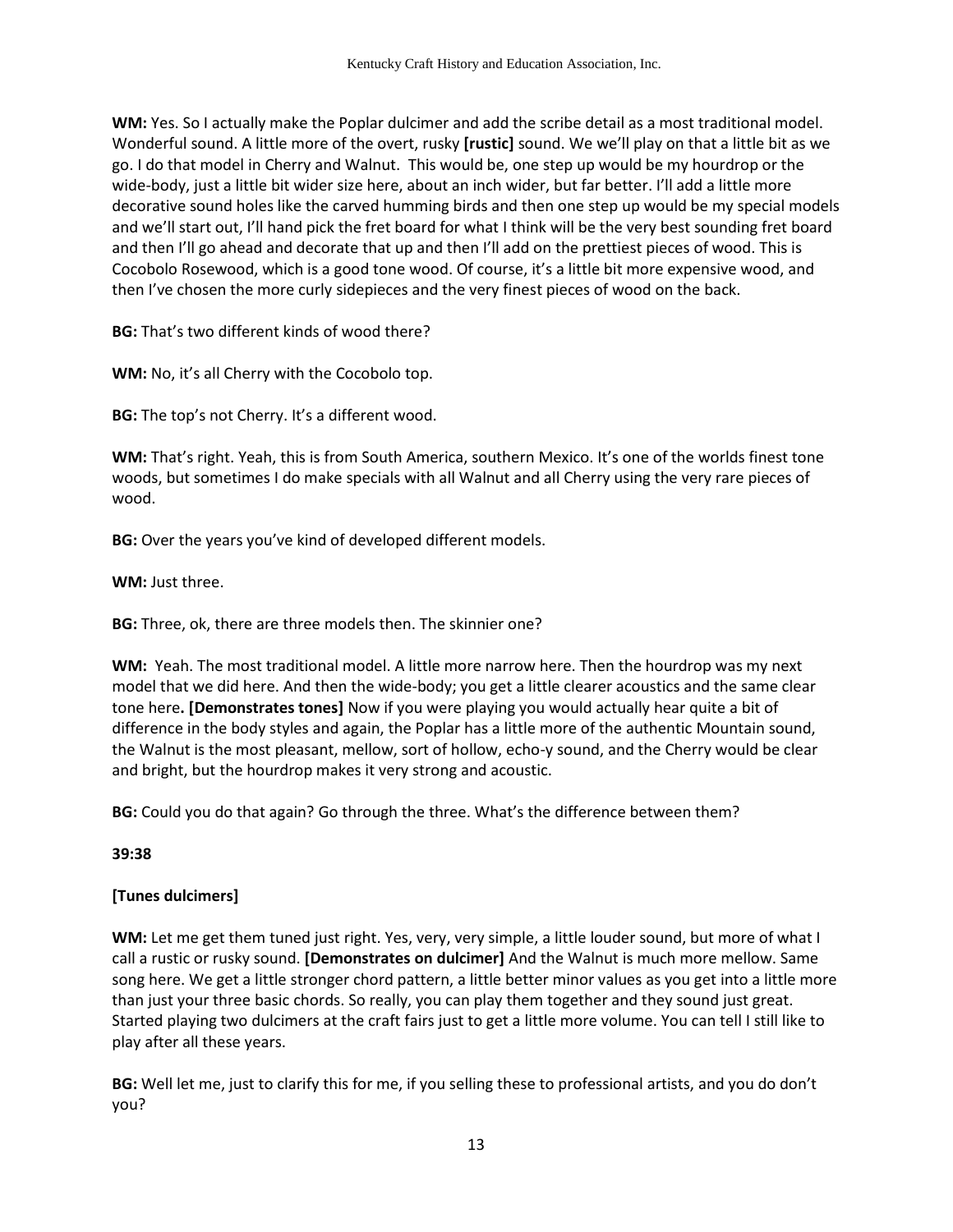**WM:** Yes.

**BG:** Not just tourists that come in, but artists.

**WM:** No, we have several professional folk singers.

**BG:** Ok so if you did, are there certain benefits they would buy different dulcimers for?

**WM:** Yes, if you were doing like the earlier say Civil War or early Mountain music you would definitely lean more towards the Poplar because it's going to have the most authentic, a little more of that rough Mountain style. By that I mean just a little more of that rustic sound, not the playing, I make all my instruments play just as nicely as I can. If somebody was very timid about having been musically abused or told they would never be able to play music, I would start them on a Walnut. A Walnut is by far the most forgiving. It is the easiest to listen to. If you make a mistake it's not going to show up. If you are just strumming it's definitely, if I only made one dulcimer I'd use Walnut. So some people it gives them a little more confidence to go ahead and want to start playing music. We get a lot of feedback, people call back and they say, "I didn't think I was going to be able to do it, but I am playing. I am playing my dulcimer every day. I've learned to play at church, I've learned to play with other people, and that is very rewarding." Somebody comes in who is perhaps a much more trained musician, more of a pianist, we had some violinists in yesterday, a little more noting people, perhaps a little more vocal people, I would recommend a Cherry. A little better volume. It's going to work a little better with other instruments. If you play specific note qualities **[demonstrates]** so we're playing really specific notes in the melody. On the other hand, this shape, you have a little more weight of sound. A little more clarity, and a little more sophisticated music. So a little broader voice range, a little better treble, bass sound here too.

**BG:** And it's not the strings it's the wood making the difference?

**WM:** No, no. Just the wood and the shapes because that's what I do every day long, all day long is demonstrate all the different qualities.

**BG:** You also have the combination of Cherry and that, mixing them up. How does…?

**WM:** Yeah, if I want more volume, more individual noting and acoustic value, I might add a Butternut top to the Cherry here. I can do that to Walnut. The Poplar I wouldn't mix up any other woods with the Poplar. I would leave it because it's more of the overall sound on a Poplar. The Walnut you are hearing more of a Walnut sound, the Cherry you are hearing definitely more of the crispiness and extreme accuracy of the Cherry wood.

# **BG:** How does the wood make that much difference?

**WM:** Every piece of wood is different. That's what the challenge is, looking at the piece of wood, feeling the piece of wood, knowing it is going to be just a little bit different from any other piece of wood, any other board, even from the same board or the same tree, each piece of wood is going to be totally different. It's the textures and the way the tree grows, the combinations of pieces of wood that we've put together in the one box that would definitely affect the tone a little bit. Not as critical say as a violin where you are actually sculpting and changing the tone of the parts and pieces as you would on a violin. On a dulcimer it's more of the thickness of the wood, the actual kind of wood. A lot of it on a fretted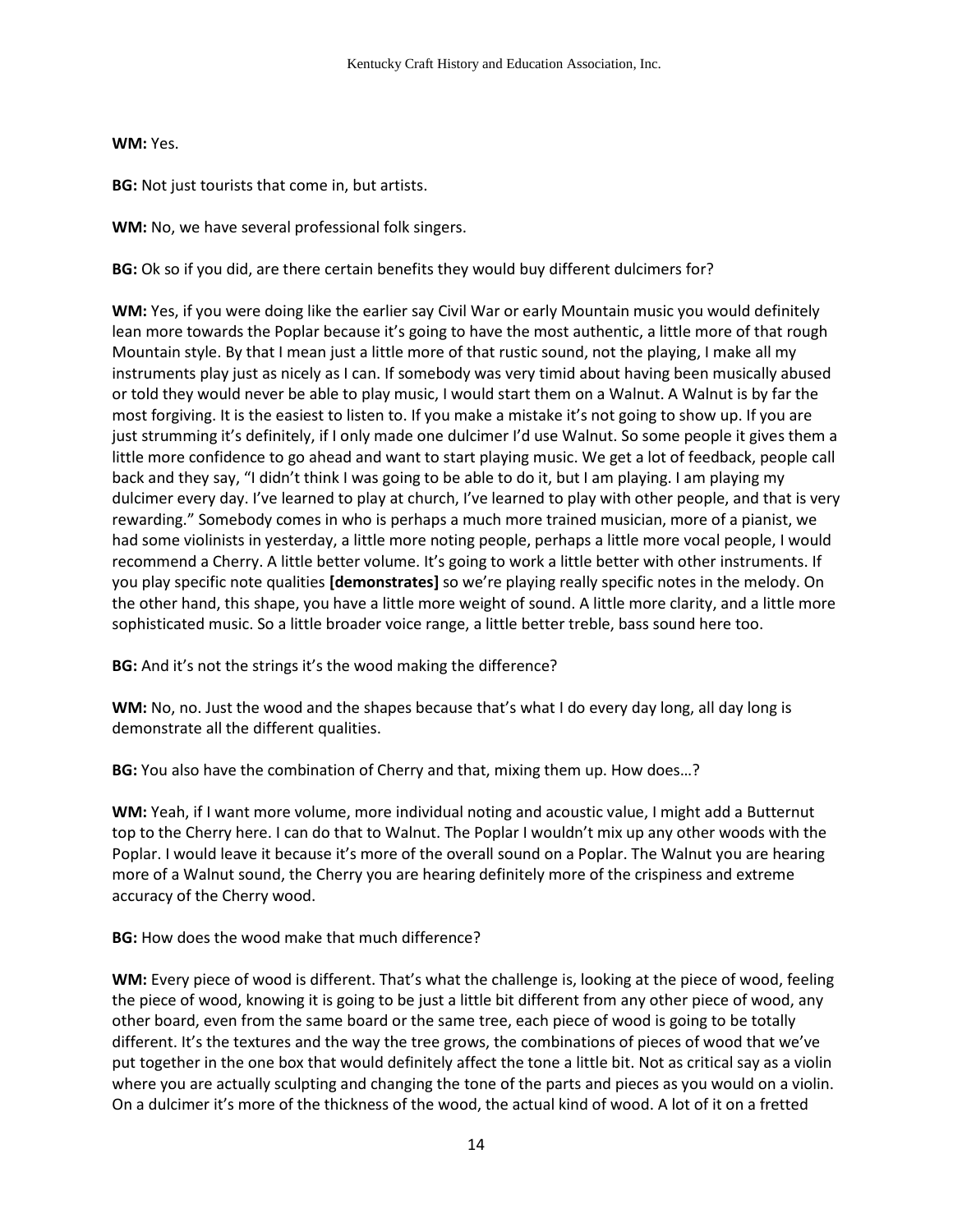instrument is the actual playability or how it handles or if the instrument is friendly or not. Some, that's a musician's term, is whether your instrument is friendly, that means it places as easily as possible, it notes as accurately as possible, and you can play as confidently as possible on that instrument. That all shortens down the terms of what's a friendly instrument. It's easy on your hands. It sounds good.

# **BG:** What makes it friendly? The fret **[inaudible]**?

**WM:** Yes, I actually file and adjust the entire fret board. In other words, every fret note I blend together. The Kentucky dulcimer has a tempered scale anyway which gives it a little softer, a little harmonious sound than some instruments, which are made using mathematical scales. This is actually an old scale that is passed down so I'm probably the main Kentucky maker that is still using a really truly authentic Kentucky scale spacing. Along with it playing very smoothly, and very warmly with a good voice, over the years we've had to make the instrument as versatile as possible. Some people are playing very sophisticated music. There are different tunings. The dulcimer is a modal instrument because it is so simple in scale. You can actually tune it to sound like different songs. You can tune it to sound like different styles of music. So over all the Kentucky dulcimer has proven to be very, very versatile. In other words, I feel like my instruments are the most versatile as far as styles of music, playing techniques, and different uses for the instrument.

**BG:** So you're glad you picked the dulcimer to work on?

**WM:** Oh yes. Hardly tempted to do anything else. People ask, "Do you make guitars or violins?" No. Way, way, too much time. Time spent doing too much periphery work. Like, if I had to spend too much time, even though I do a lot of carving on each one, if I had to spend too much time sculpturing the wood, or even assembling the wood, I think it would take away a lot of the enjoyment. We have a very simple instrument, traditional Kentucky fabrication, or construction, yet on the other hand we are able to use these wonderful local woods. The instrument should last indefinitely. Modern homes, modern situations. The instrument should just last indefinitely. So we try to just make each one as best as possible.

**BG:** Are those bigger ones on the wall behind you or do they just look that way?

**WM:** They look a little bigger, but if you were to actually compare my standard length, some of them are just a little bit bulky.

**BG:** There are four right there. Those are yours aren't they?

**WM:** Yes. Oh these are. These are just my special collection. I have a pretty sophisticated Cherry selection of wood there. It has the stripe on the back and all the little extra wood burning. That's a vine pattern. The second one has one of my knotholes with the flowers carved in the knotholes. So I've chosen a little fancier top there and it will have a real pretty back on it. This is actually Indian Rosewood. Again, one of your world's finest tone woods, it's Indian Rosewood on the top only. I found out the top is all you need to make the Rosewood. If you made more of the instrument, maybe tops and sides, then it would be too heavy and you wouldn't get a very good dulcimer sound. Then this one is actually all Poplar with a little bit of Walnut on it, I think a Walnut fret board. So, that one with the vine pattern, you've got the mellowness of the Walnut with a little amplified voice from the Poplar.

# **[Interruption – lights/external noises]**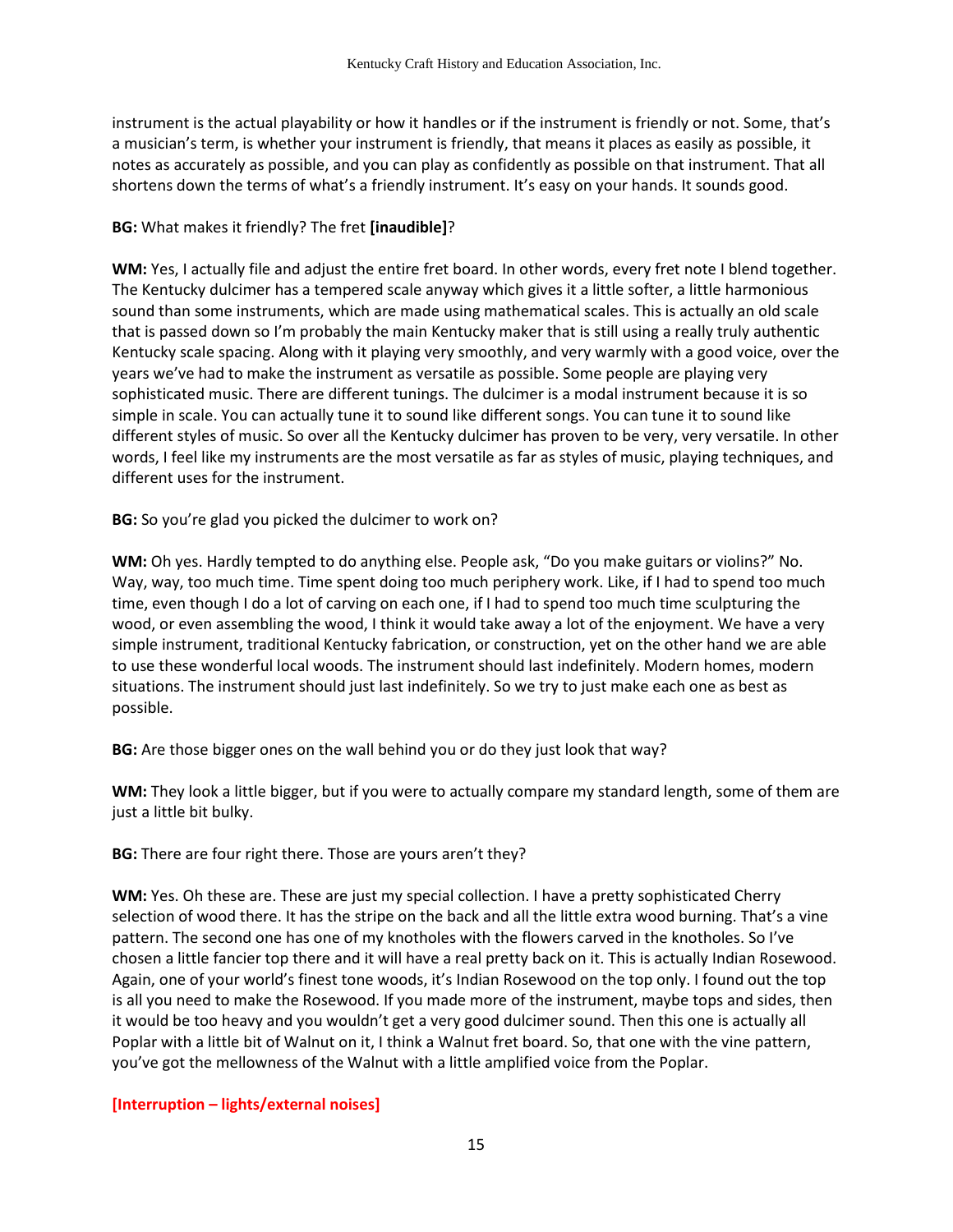#### **51:45-52:16**

**WM:** This would be a back blank. Notice I picked out a very, very strong grain pattern. This is actually Black Walnut with the light and dark wood near the end of the tree. When I actually saw this, sometimes I call it slicing, sawing the thin pieces, this blank of really pretty Walnut will yield at least four back slices. Here I've actually glued on a little contrasting stripe. So we will actually saw the pieces out, let those rest anywhere from a few days to a few months, then I'll go back and lay these out in sequence. You can see how the grain pattern changes from light to darker, to darker, this one is out of sequence, so that would probably be the way they came out. Then I go back and actually put those together to make the prettiest book matched or mirror images, of course you can tell those are almost identical right down to the knothole because this will cut away, that's been planned out size wise. Very strong. This will be a fancy back and it will be on one of my nicest signature models, any of them with a stripe. Here would be the next match. See, that one doesn't match as closely and so we will go back and do the closest match that would work. That would be the closest match there. That will make two backs. Here is a top blank. Here we've cut it out as precisely as possible for efficiency. Again, this will make four to five slices; here would be five slices, or thin cuts of wood that have been made from that. Again, we'd lay those out. Very, very high quality Curly Cherry and one they're processed out and seasoned out they will be fancy tops also. It darkens to a really pretty color.

**WM continues:** So here we show the two pieces where we've actually added the two pieces on to the hollowed out fret board choosing a very, very light fret board piece of wood, light weight piece of wood, and then of course we add…

**BG:** I didn't know that was hollowed out, the fret board?

WM: It's a very important aspect.

**BG:** Why is it hollowed out?

**WM:** Because a lot of the tone goes in to the frets as you press the strings on the frets a lot of the tone goes into the fret board. Less mass here, less heaviness, even this has been something I've done over the years is to hollow out this area here so it wouldn't be so heavy. In this case, it's a very light piece of wood. I either chose light straight pieces of wood that are closer to the outside of the tree, they would be called the new growth or the sap wood, that would make a lighter weight fret board. As you can see we've sliced the five slices out of there which brings up the point of how I did my hourdrop because I have one extra piece left over, and then I have to go back and match it to another piece, but you can see how very carefully we would match the pieces. Here would be a very high quality piece of Cherry for a back and it's been glued together, a stripe here, but extremely strong matching grain pattern here. On the inside, in the process of gluing this together, I've added a little reinforcement strip here. Again, that's a way to use up almost all of the thin stuff from all the different processes.

**BG:** What kind of glue do you use on that?

**WM:** Typically, this is yellow glue like Titebond II and part of this assembly we do with a white polyvinyl glue which is just a little easier to work with, but definitely many lifetimes of lasting. We haven't had any problem with the gluing over the years.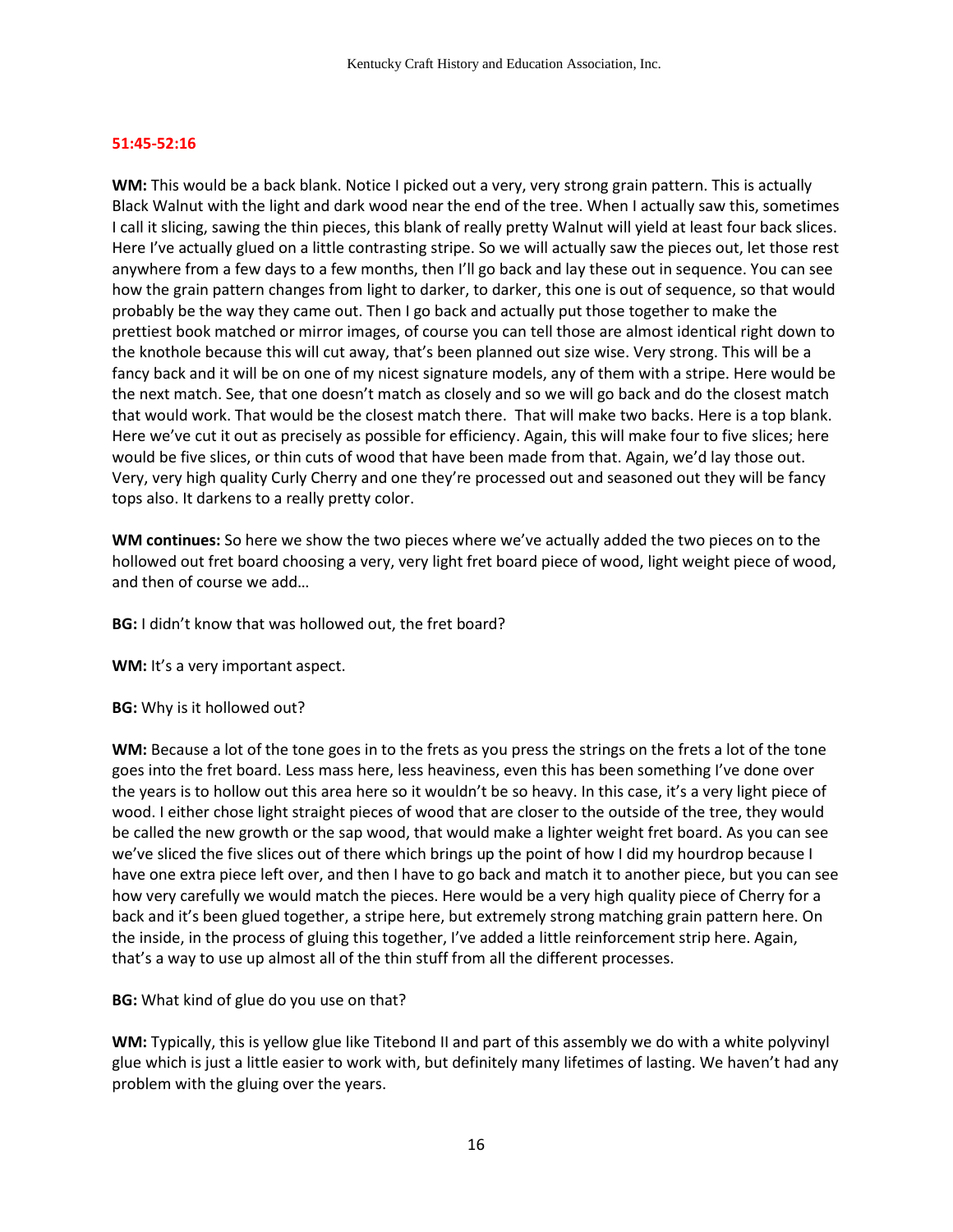#### **BG:** How thick is that?

**WM:** Normally, an eighth of an inch, maybe just a little heavier, this piece has not been shaved down to the final dimension yet. Of course, you can see where we've marked it here to get the best match. So this will actually be sanded down with a drum sander, it's probably the only piece of fancy machinery, but I do have a drum-sanding machine, which takes the wood down to thickness. You can see these are pretty thick here. They have not been sanded. This is Curly Ash. Again, something that I don't use all the time, but sometimes the wood is just absolutely the most rare exquisite grain patterns and you just can't resist, especially when one piece of wood makes two fancy dulcimer backs, but I choose this one just to show you how fancy just some normal wood would be.

#### **BG:** Couldn't you use either side of that?

**WM:** Yes. I haven't matched it yet, so I will go back and arrive. Here I can see, of course the wood is extremely fancy, see these may not be the best match here. You can tell that this might be a little better of a match, but I'll actually, when I get ready to assemble them I like to go back and choose the very best pieces. Sometimes I can lay the wood back together as it started and see if the grain matches up and so, there are several ways to match them and several best choices, many different choices of putting wood together the best way.

### **BG:** How do you determine the best wood?

**WM:** The best color matches for the two backs. The fanciest grain pattern is first consideration. Next is making the wood as nice as a piece selection as we can. Now this might take several weeks to months to process of some of these fancier grain pieces, but the overall assembly of the dulcimer takes about three weeks. People always ask that. Through my workshop I do have two employees, typically, but I'll hand pick and hand select and actually hand process the parts and pieces. I do a lot of the detailing like cutting the sound holes, carving around the sound holes, carving and inspecting, like, this instrument is assembled but there is at least a half hour of trimming, and carving, and inletting, and in that process is where I do the quality control. Every joint is gone over. Every little detail like this dulcimer's almost flawless here, but if it has any tiny places that need to be secured or looked at then we will do that in the carving and sanding process. So about three weeks through the shop, that's not including the processing of the wood. I do let the wood age weeks to months to years.

### **BG:** How do you know when it's ready?

**WM:** You can tell. Basically I use very dry wood, and sometimes very old wood. The wood has to be several years old, and then it has to stay in the sun, but not sanded or not processed like this wood is, just straight from the bandsaw. So I would actually set this up and sometimes have a little roller mechanism against the fence here. I would slice off one slice, then slice off another slice, and by that I mean bandsawing, and eventually get pretty even slices. So this wood has been sitting around several weeks now. So now it is probably ready to use anytime we wanted to use it. So I'll use that this spring.

### **1:00:38 – End Track 1**

### **0:00 – Begin Track 2**

**WM:** I think it actually is hollowed out perhaps. He was using table saws by then.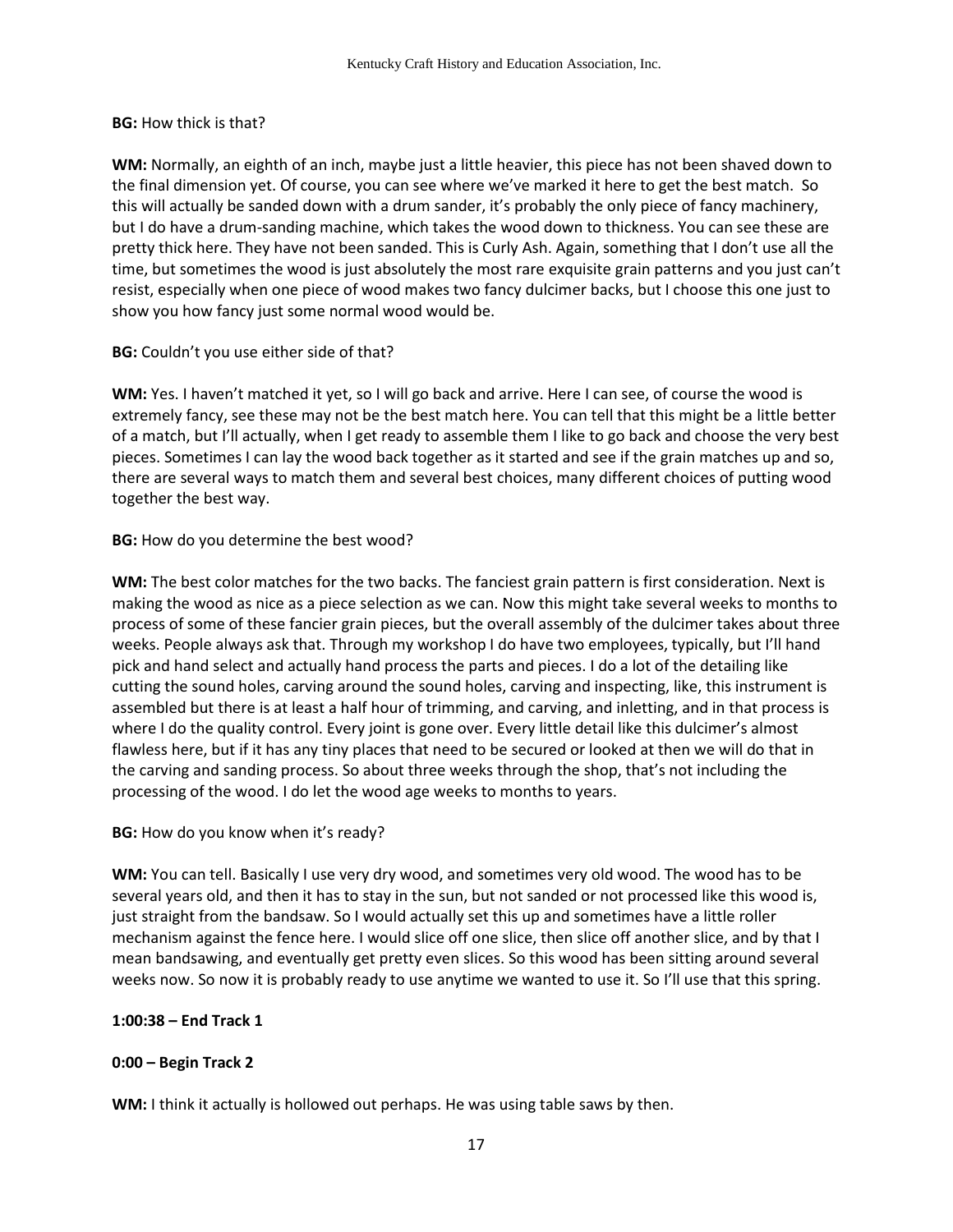#### **BG:** How do you hollow it out?

**WM:** On a table saw. I do have basic woodworking machinery. We have bandsaws, jointers, and again, a sanding machine, so most of the pieces have been sanded to size. Why that is important is, once you get into the extremely high quality fancier wood like fancy Cherry or Curly Ash, that's the only way you can process the wood is by sanding. So most of the parts and pieces have been sanded. So here we would take a fret board, and this is a raw fret board. The frets haven't been added. I have not hollowed the back. Once the fret board is processed, I would glue it on to the two matched top pieces. In the meanwhile, I would be gluing the two matched back pieces together, of course you can tell that's plenty big enough to make the back because we've chosen a very strong grain pattern here for the larger so you can tell how it fits the overall shape of the instrument. Meanwhile, we have been processing the scroll. This is all made out of solid wood. It's about an inch and a half thick to match the fret board size. There's about twenty processing operations in just making my traditional scroll, by that I mean hollowing out, drilling for the keys, the joinery for the sides and the fitting. Plus it's the handwork. I've got another ten to twenty minutes of hand carving here. So now you are beginning to see the dulcimer as it shapes together.

There is a tailpiece down there, which you can see very easily. Pretty much the same detailing as the scroll, but now we are actually looking to assemble the dulcimer with the scroll tailpiece, adding the sides and then probably adding the back last. Still do some gluing with hand clamps, spring clamps, clothes pin clamps, but most of our gluing is done with a spring loaded clamp to where we actually squeeze the instrument together in two or three different clamping operations.

#### **2:41**

#### **BG:** How do you put the side on?

**WM:** The sides, you can see they actually go down into the curve here. Now this is a traditional Kentucky construction, so after several tries of clamping assembly, many years I just put the side in by hand, I just used spring clamps to clamp it down, but that got old after several years. So we finally figured out a way to assemble the scroll tailpiece, then we can glue the sides down sliding the top down on the sides and then at the very last actually gluing the back on to the entire process. Then that would make the final assembly here. This dulcimer only weights a few ounces. I stress that because it doesn't weight nearly a pound. It is probably no more than ten or twelve ounces. It's in Poplar, unfinished, and some of the instruments will be heavier. But what we've done is make the strongest, lightest, most acoustic wooden box. Zither is like a generic name for any box instrument like this, this would be considered a fretted zither, but it just means a box with strings. The dulcimer of course, is probably from the Biblical instrument that's in the Book of Daniel; the dulcimer is mentioned three times in the Book of Daniel. Now whether that's the hammered dulcimer, which is a totally different theory, it's the forerunner of the piano, or whether they named these Mountain music boxes or hog fiddles or dulcimores, John Boy Walton called them "Ever lovings" when they featured the dulcimer on the Walton's show. Daniel Boone played the dulcimer on some of the Daniel Boone series, but what we've done, and the reason I still do the Poplar is it's the most authentic, most efficient way to build my real Kentucky dulcimers.

**BG:** I'm still kind of hung up on the side. Is that cut out piece, and then do you have to end it or anything?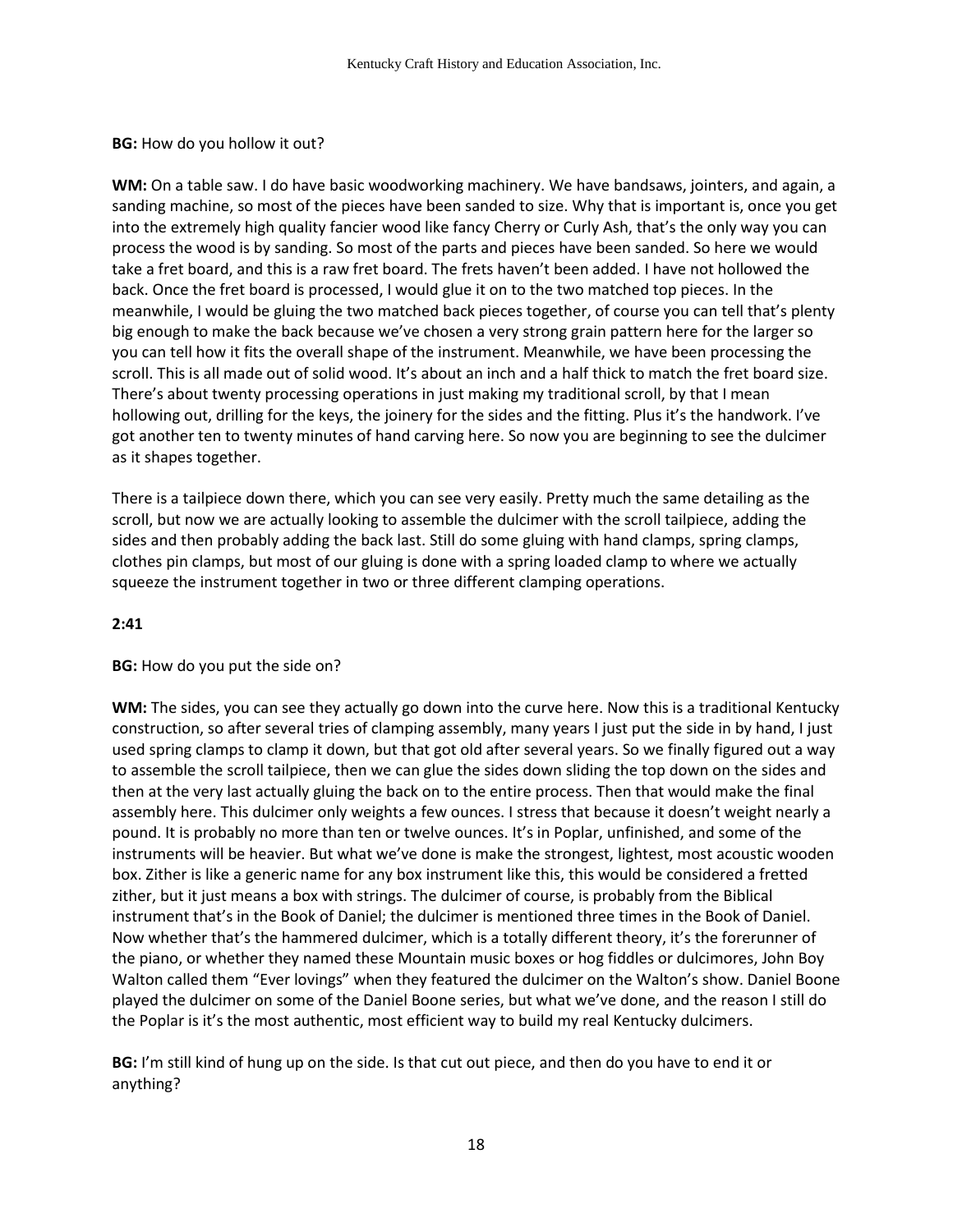**WM:** Yeah. The side, unfortunately I don't have a sidepiece here, just some little cut off pieces.

**BG:** You don't have to steam it or anything do you?

**WM:** No, I just wet it, anywhere from five to ten minutes. But amazingly, the sides are extremely thin, like these are the thickest of the sidepieces. You wouldn't think that maybe, less than an eighth of an inch, 3/32nds maybe would be, but actually it's very strong, but when we wet this length of wood it will curve quite handily if you get it thin enough. Then again you gain a lot of strength by having this as a continuous curve.

### **5:48**

**BG:** How do you glue it when it is wet?

**WM:** Oh we let it dry. The wetting is just to put it in a pre-form mold…

**BG:** Oh you have a mold. Ok.

**WM:** Just to get it to it's basic shape. It doesn't get it to the exact shape. It does get the continuous bend. Then, because we let the wood dry out in the mold, and then you have the basic shape, and then we have some squeeze molds where we clamp the instrument into the exact silhouette, so by clamping that in and holding it rigidly while we glue the top and put the back on, and then all this is trimmed off later. Sometimes you do have overhands and this has been trimmed off with some tools here. This is the part that has to be hand carved and inlet and everything. So I still do a lot of hand carving.

# **[Interruption in tape]**

### **6:42**

**WM:** Oh yeah, that's the old number one. I actually used Brazilian Rosewood on the sides. I spent about two weeks on that one, working on it most every day and night.

**BG:** And that was the kit?

**WM:** No. I never used any kits or anything. It was one I made visually…

**BG:** Based on a kit.

**WM:** … from memory.

**BG:** I hear people saying they got kits, but I was wondering what that meant.

**WM:** That's a big deal, but we don't want to do the kits because there's really just no end to it if you want to make a fine instrument.

My second dulcimer looked quite a bit like Homer Ledford's instrument, even with the diamonds. Now I don't have mine here, this is a very early Homer Ledford, signed but not numbered, which means it was one of his first couple hundred instruments. Beautiful instrument. Still plays very well. Probably at least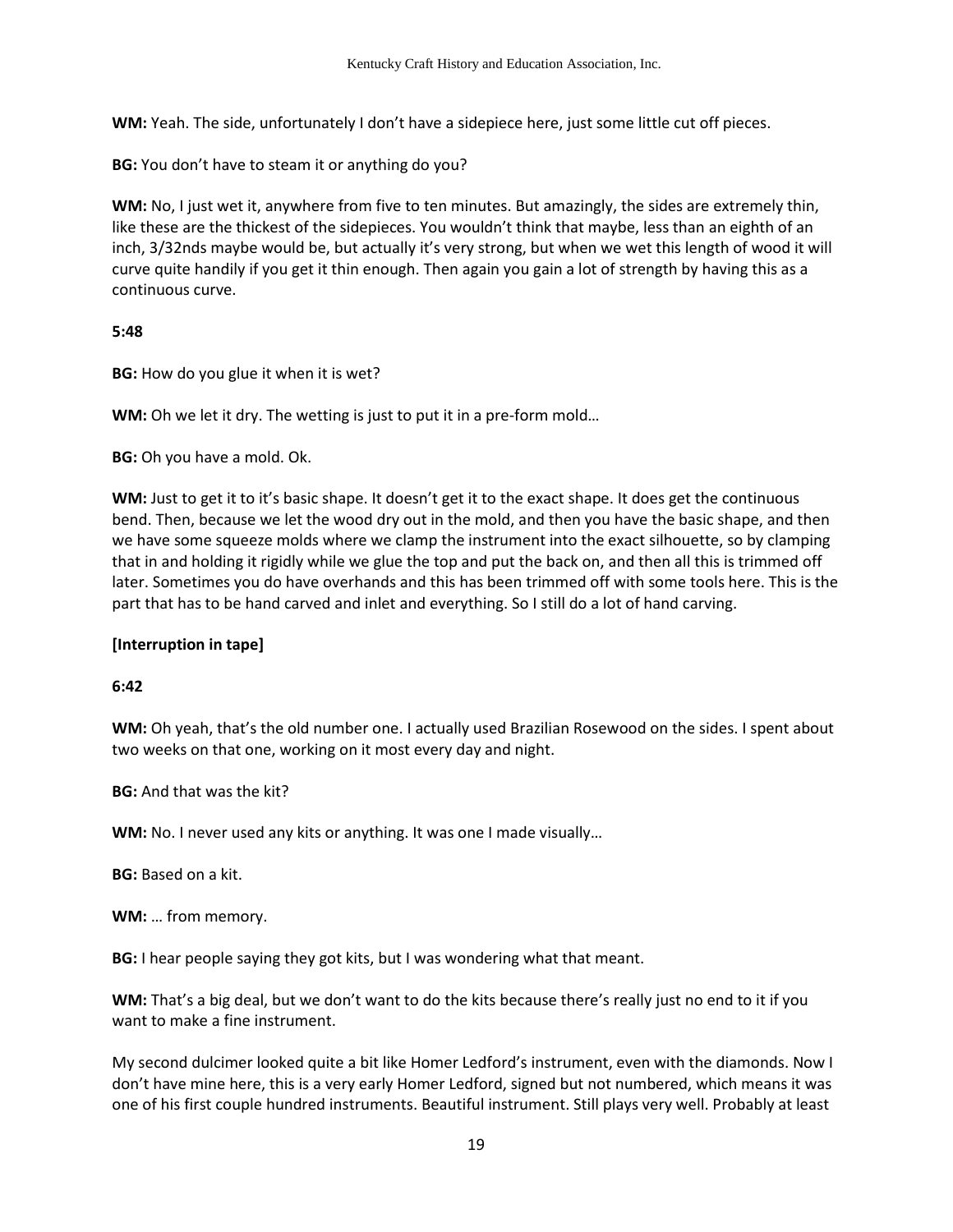fifty years old. It's Pine and Walnut, but definitely the pure classical. You can see that this one was sort of modeled after the Jethro Amburgey ones and then you can see I have an old Ed Thomas dulcimer, 1917, and you can easily where Jethro Amburgey sort of modeled off the Ed Thomas dulcimers. Eventually we are going to put those all in sequence, but there are certain characteristics like the scroll silhouette that you can see are just so similar.

**BG:** What's interesting in both designs are the frets only go part of the way across. They don't go to the drone string, right?

**WM:** Yes. Typically, you only played one string. Part of that, there just wasn't any reason to **[some interrupts off camera]**… They were made very primitively, but you only needed just the one string for the one melody line. In many cases, in the traditional playing of dulcimers, you didn't play a full instrumental version of the song, you only did a few voice notes and then to sing all your ballads it would just wear you out singing a ballad that was forty or fifty verses long if you tried to play every note. So in many cases, you would just do two or three notes, what's called a three-note trick, two or three notes just to go with your chords or your voice notes.

**BG:** Ok, the ones with the holes all over it, what's that all about?

**WM:** That one is Poplar, the old green and yellow Poplar. The holes have been added just to lighten the box. You can see where they have made saw marks, probably with a hand saw insides, but the sides are actually pretty thick, they are probably three eights of an inch thick so they've drilled holes to lighten the instrument, but the reason it was thicker, it was put together with wooden pegs here. Here is a little bit of the decorative element, this little chevron probably burned with a hot poker set, is purely decorative. No real reason for that.

**BG:** Where did you get that one?

**WM:** Traded for it in about 1980. From the best we know from a little bit of the provenance we think it probably is about one hundred and eighty years old.

**BG:** Is this from eastern Kentucky?

**WM:** Or Virginia.

**BG:** The frets are crooked aren't they?

**WM:** Well, it's pretty rare, the frets do go all the way across, but they are adjustable.

**BG:** Adjustable?

**WM:** And what's amazing too, it just has a few frets just for the very simplest one octave scale there, but it does sound like a banjo **[demonstrates].** That's from the tailpiece and the overall construction probably. It's actually made very well. Totally hand planed.

Here's one that we know pretty much the documentation from about 1860 here. The wood is extremely thin. It is Cherry, but extremely well made and it too has the wire frets, but extremely well made. It's been played a lot; there is a lot of wear here so the instrument has been played many…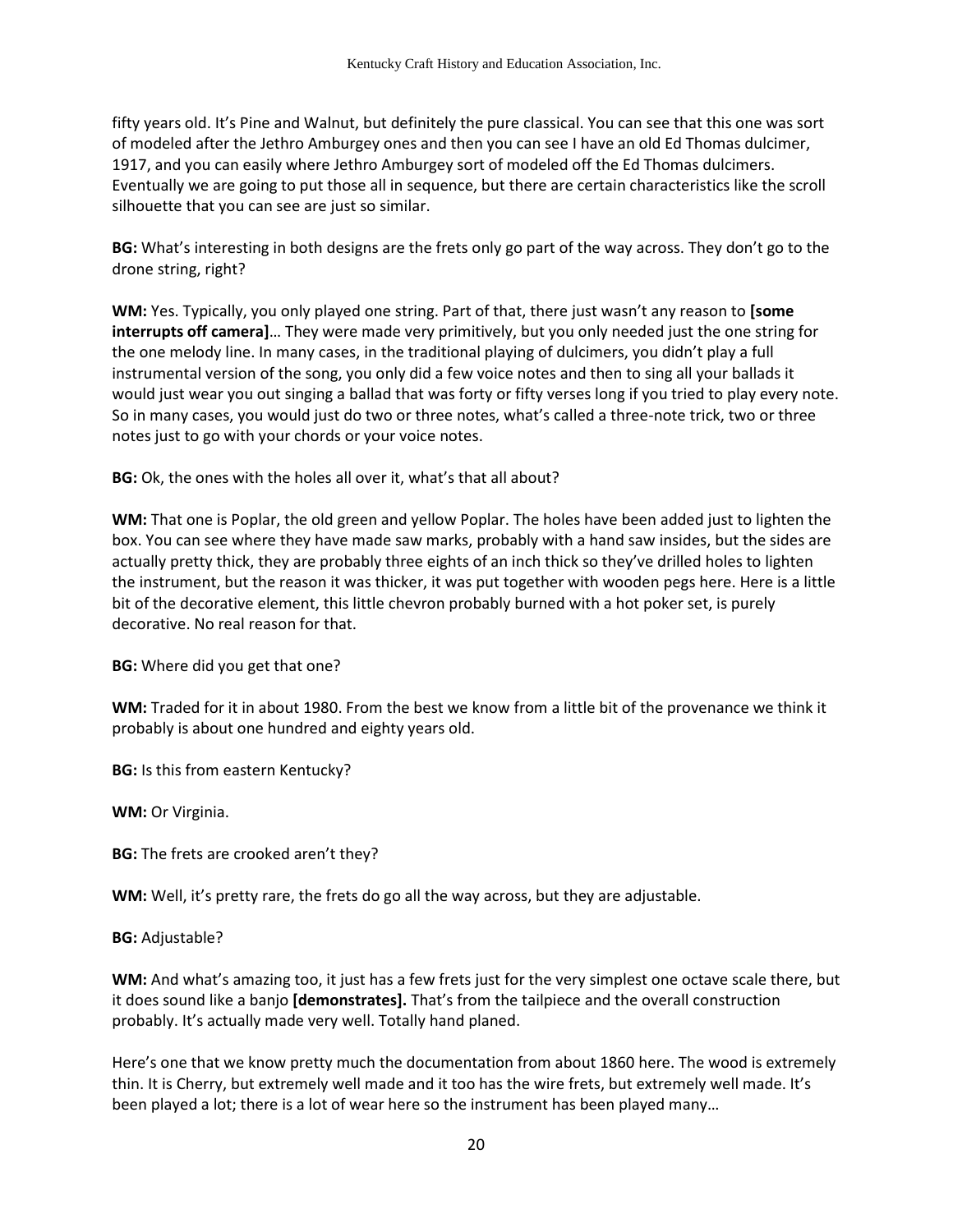**BG:** And that's a teardrop?

**WM:** That's the teardrop shape. Again this one is from Virginia, so this is not the typical hourglass of the Kentucky style.

**BG:** Any other ones you want to tell us about there?

**WM:** Well again, this is my first one, 1972. Still plays quite well. Very calm sounding because it is so thick, but it plays very well. Very primitive, but it's totally original, I've not tried to upgrade or anything. It's totally original the way I made it.

**BG:** And you were pretty proud, that's the one you took around to all the high schools?

**WM:** Oh yes, we really did, and it still plays very well even though it has the wire frets. I did about ten with the pure wire frets. That was just the only material. You could actually use wooden frets, but what's called broom wire, or just mild wire steel, that was probably the hardest item to get was any kind of metal early on.

Here's one of my earliest Berea dulcimers, and one of my earliest one's with a natural like a knothole. It's made out of an old woodworker's workbench. Very old Walnut, notice the red color, but this one was in the late '70s. I did do many teardrops. Here's a really pretty piece of Cherry that my wife Frankye's dad made in 1973. I started in '72. Her dad made this dulcimer a little bit longer. This was sort of modeled from an Arkansas kit. Of course, not the handwork and the real pretty Cherry color. It's a 1973. Little more of the modern style, even though with the wooden pegs its a little more contemporary styles.

**BG:** He's got some big birds in there doesn't he?

**WM:** Big birds. He was quite a good woodworker.

**BG:** Is that how you met your wife?

**WM:** Well, it was about that time, yeah. Yeah, her dad was a lifetime woodworker too. Ok, here we go. Let me see… So I will sit down here and do a little bit of serious carving.

**BG:** Why do you have that collection up there?

**WM:** Well, people like to see it. I do have the only Ed Thomas. **[WM speaks to someone off camera: Do you want to get it down? It should be easy to get it down… All right, fine.]** 

#### **13:28**

**BG:** It's kind of your little history area in the shop?

**WM:** We are going to totally remodel and redo. Next week we are going to shut everything down for a week, but when we put them back up we are going to put them in chronological sequence. In other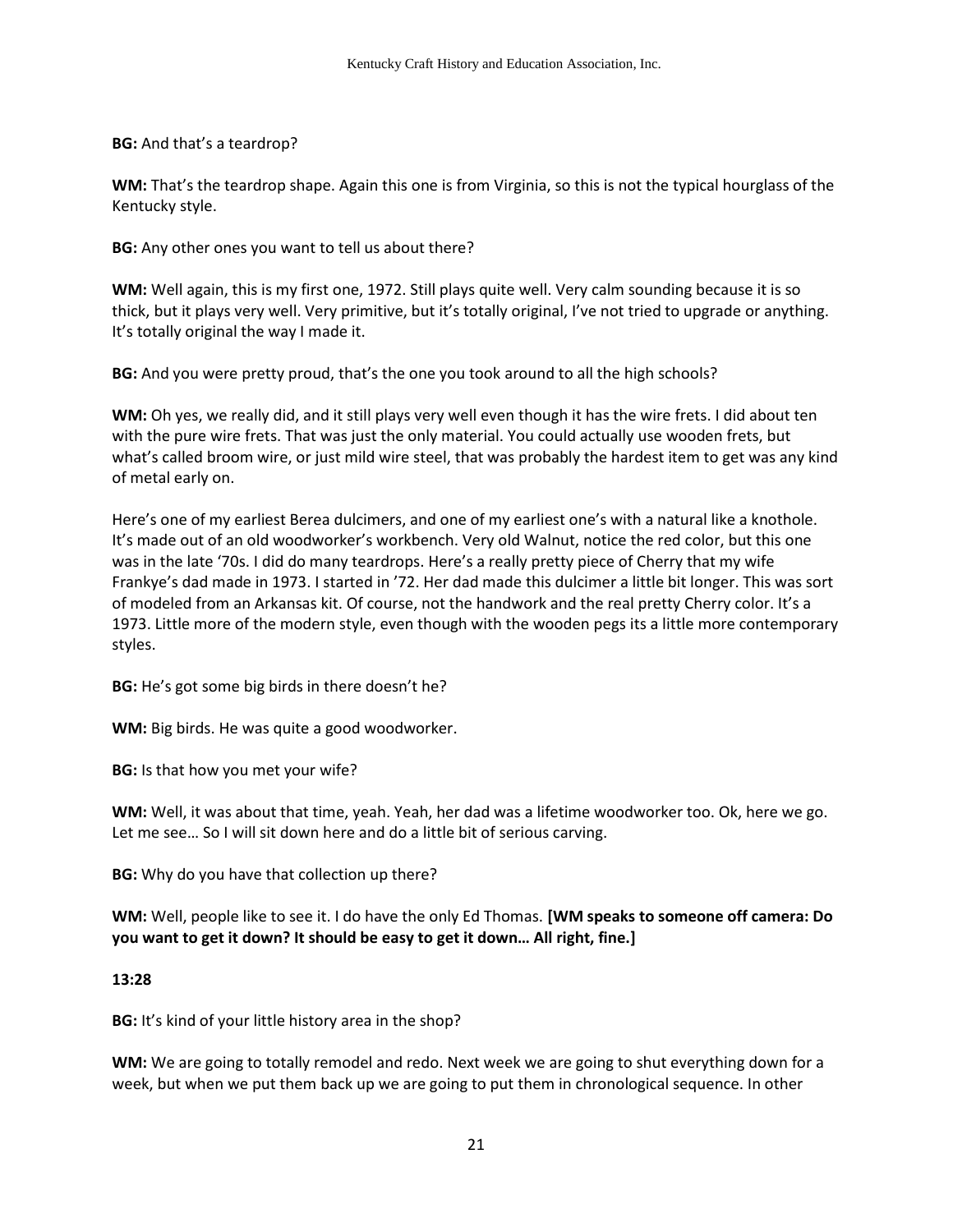words, you'll be starting with this one, which actually we've been keeping in the closet. It's a very valuable instrument that somebody gave me. **[Speaks to someone off camera: Can you get him? Ok.]**

So this instrument is totally assembled and again, I've worked the little flowers and leaves around the knothole here. Beautiful piece of dark Walnut. I've sawn out the humming bird and done some sculpturing, some interior bracing, but at this point I am carving the low edge chamfer for my humming bird wings. So this will be one of the other details.

So this is the prized instrument. It's a 1917 Ed Thomas and historically we know he was the first one, there was one other maker named Sagelton, but as far as we know Ed Thomas was the first one to put the continuous curve here which became the Kentucky tradition. Just from the details of the scroll shape, sometimes the scrolls are very small, some of the other features, a little bit of folk art around the holes, the tailpiece, the way the strings are attached, very easy to see that Jethro Amburgey was influenced by this instrument and that Homer was influenced by Jethro Amburgey perhaps, and gradually added a little more of his detailing, and then I was definitely influenced by the Homer Ledford instruments. Part of that was because I really wanted to maintain the Kentucky tradition. I've made my instruments are wee bit shorter scale to make them easier to play, but again, this was just a little more of the traditional scale here. I made a longer scroll pattern. I think because these were so hard to hand carve in the old days, they just made them as small as possible, but one of the first changes or hopefully improvements, was to make the peg area larger so you could physically do the wooden pegs and the metal pegs more efficiently. This is all one piece, backs and everything. Two pieces…

**BG:** And little feet on the back…?

**WM:** Yeah, typically this probably is one, it's maybe two pieces, but it may be one piece.

**BG:** And then on the back they have those…

**WM:** Little feet.

**BG:** …little feet.

**WM:** Yeah, basically they wanted to keep it from rattling. If you laid it up on the table the three points would not rattle.

**BG:** Oh ok.

**WM:** So again, the scribe line here. A little more of a decorative element. Little more of a complicated tailpiece structuring. I simplified that and made it a little more in tune with the construction technique up here, and this little curve is actually my design. I wanted to actually make some kind of design element, so I've added a little curve there. A humming bird would be pretty typical. So here I'm just carving the little chamfer on the humming bird and as the instrument is finished this will show up very brightly and again will have a handwork detail.

**BG:** Aren't you afraid of ruining it?

**WM:** Oh at this point we have to be very careful. See very simple tools. Just the simplest carving.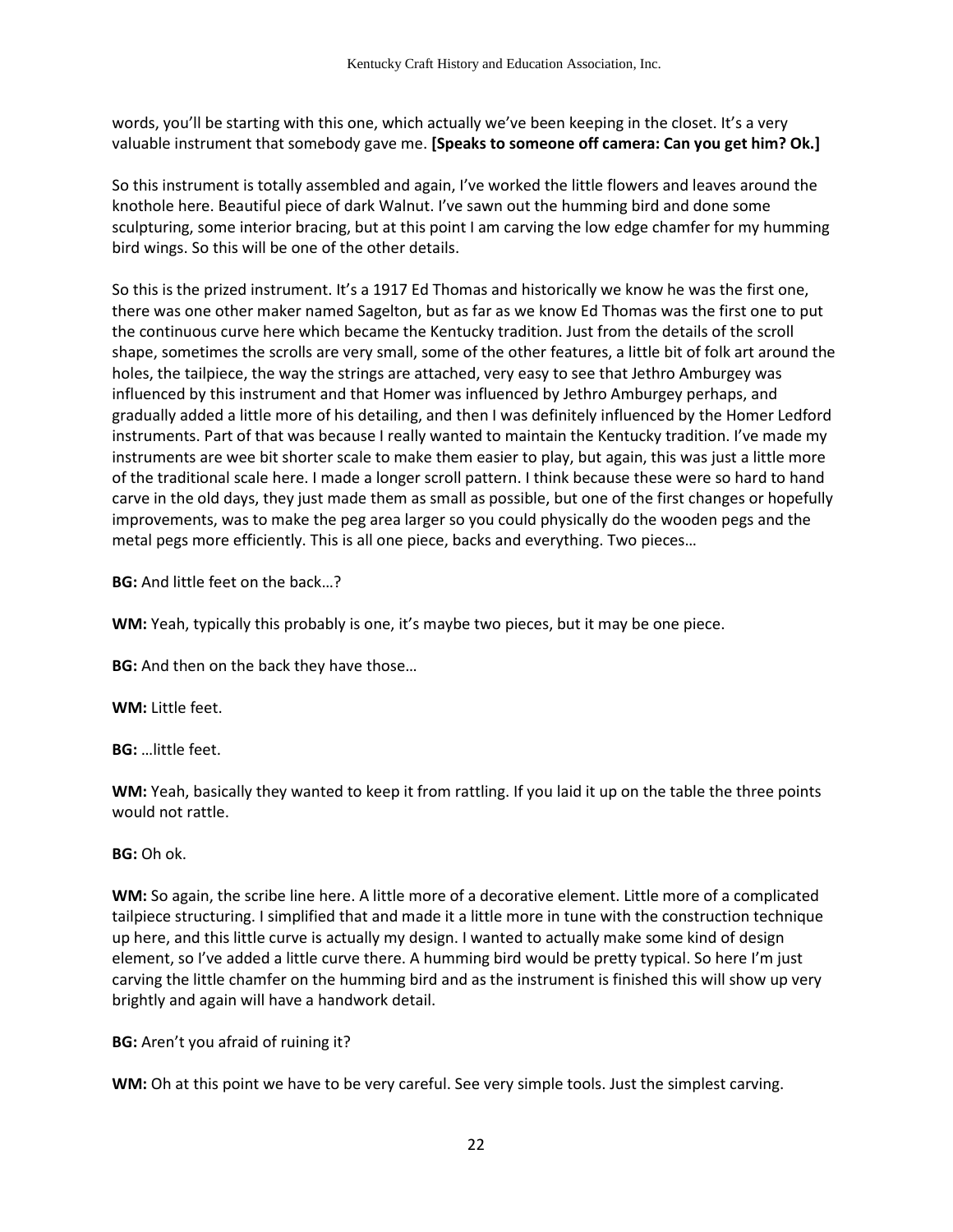**BG:** You're digging out a pretty good piece of wood there aren't you?

**WM:** Uh huh. Walnut is wonderful to carve. So really just this quickly, actually I've sort of enhanced…

**BG:** Will you hold it up so we can see what you've…?

**WM:** We will, and maybe just…

**BG:** So a beveled line, is that what you are saying?

**WM:** Yes. I call it a chamfer. We might take a little bit of the sharpness just so it will feel better. That will turn out very pretty once it's finished. It will add a lot of sparkle. In many cases I will use a really swirly piece of wood for the birds.

**BG:** Did you do that on this one too?

**WM:** Uh huh, yeah, so this one is all done. It's totally finished, so I'll chamfer this one too. There is a little more detail work. I've got to trim these little corners flush and again I'm adding the final shaping and looking at every aspect of the construction to this point. We are about two weeks into the construction at this point and then about another week to sand and get four coats of spray finish on it.

# **BG:** How do you finish them?

**WM:** Typically we sand it down to a one fiftieth, which is pretty fine sanding. Two coats of sanding sealer and then we sand the sealer and then two coats of semi-gloss lacquer and then I seal it in wax, so even the finishing detail is a lot of handwork. A little bit of functional detail here on the scroll even though we've already processed it there is a certain amount of handwork in this area and so many times I'll tape up my hands so I carve more efficiently, but this scroll with actually be shaped all the way down. Again, that just sort of evolved into my design. This is to let the strings come from the tuners properly to get the most efficient tuning. So I'm actually carving with both hands here. All together it will take about an hour to sand the instrument from this point. We will do the quality control. Check every construction detail.

**BG:** What are these two tabs up here?

**WM:** Oh, they are just little extras. I've actually trimmed this off, made the bead with a little routering bead maker that I have. So I can do it all except that one little corner and again, I'll have to hand carve that and hand shape it and hand sand it. So it's amazing that I spend a lot of my free time hand carving these little details. So I've blended that all together, flushed the joints, and on this one we've got a little appendage here, a little extra again, carving, that's one of my favorite things is how to get the real pretty grains and curls coming up. I still enjoy that. Sometimes you'll get that pretty little flower there and then it all goes away.

**BG:** You like that, huh?

**WM:** So, yeah, you notice every time you get the really pretty curl like that.

**BG:** Does that mean you're carving it well?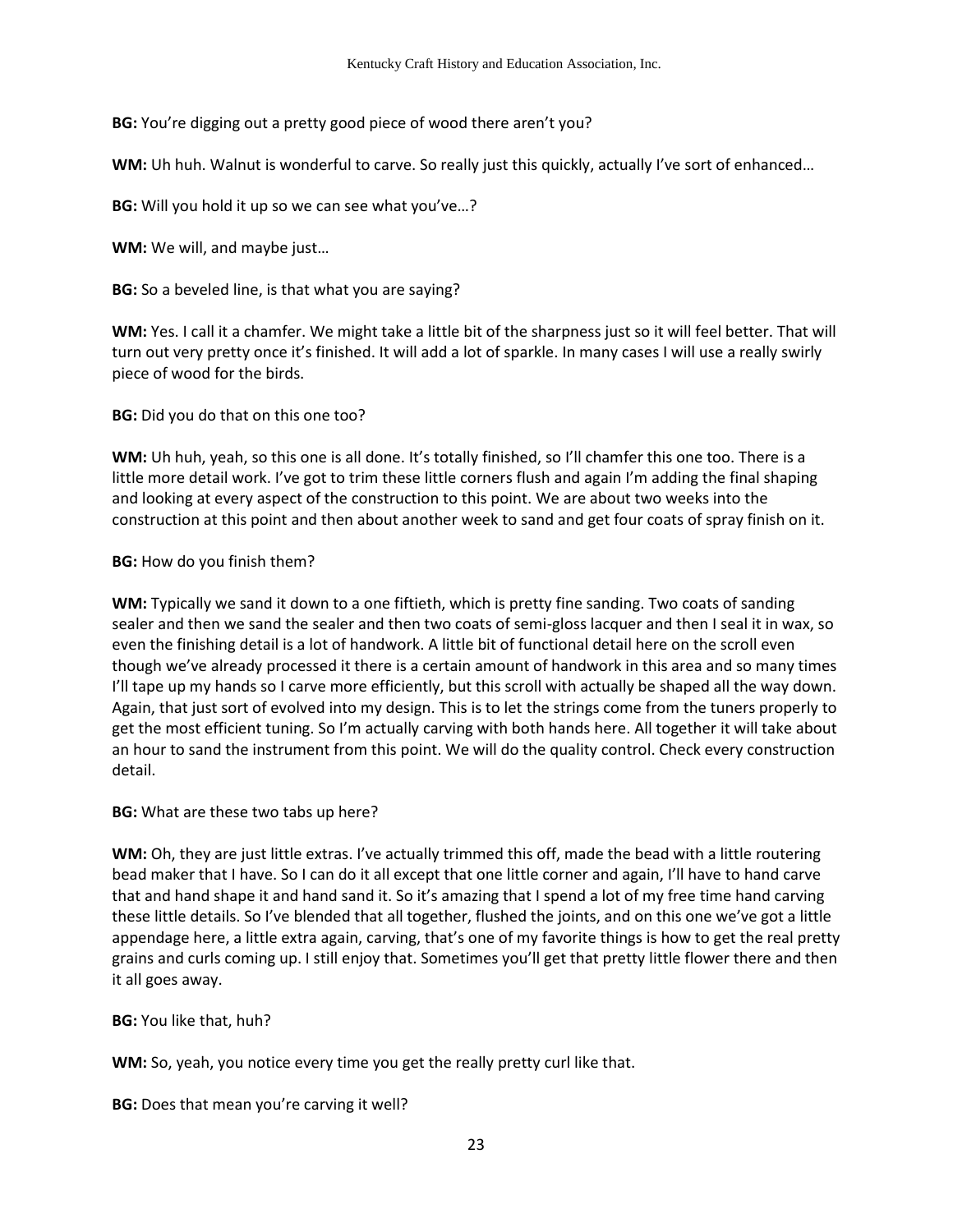**WM:** Yeah you notice it every time. It just sort of happens. So you try to get the little satisfaction from each little detail there. We've become very efficient just by making the same style and the same processing of instruments over and over.

**BG:** Is each one a little different though?

**WM:** Each one is different, but you still have to pay attention to the minutest detail. If you don't go ahead and make it right, it should have been better. You always think of how it could be better.

**BG:** I think of luthiers as being artists, being creative and expressing themselves through what they make. What part of this do you feel is most expressive, or most artistic, or is it the whole thing?

**WM:** Well, yes, here's a dulcimer that's almost finished. So what we have here is a really pretty wooden box. Of course, you can see a lot of the details, the carved scroll, the finish, the wood burning, the little extra wood burning enhancement on the vine patterns, the really pretty graceful vine pattern that fits the shape there, the little bit of scribe detail here, my signature, real pretty like fifty year old Cherry wood, a beautiful kind of drastic stripe down there, so what you have down there is a really pretty box because it's not an instrument yet. So now it amazes me, I think it amazes people when they see me just light into it with some of my tools here now, so here I'll actually check the playability to this point, so actually I can tell a whole lot about how well we've controlled the construction and we are talking about the acoustic friendliness and actual playability as an instrument as determined here right now. In this case I know that I need to file, this is a regular metal mill file, but I've actually crafted this instrument with a little bit of a curve in it, so I know that it has to be filed in this area. **[Starts filing on fret board]** That's so I can get a more clear and lower string action down here in these upper notes. I'll look at it again. I've built a very slight rise here, or a bow down, in other words it's bowed down just a little bit, and that's built into it, but I know I need to file this area up here a little better. **[Begins filing again].** 

So I filed that area and now I need to blend this area together so I can make it all sort of flow together **[resumes filing]**. I'm going to file the entire fret board so that all the notes are blended together on the entire instrument.

**BG:** And you are doing that just by sight and feel?

**WM:** Yes, and of course, we've not put any strings or listened to it. Maybe some light softening and smoothing. These are fret files. A lot of dulcimer makers don't go ahead and finish their instruments. They'll make these wooden boxes and they'll call it a dulcimer, but they leave out a lot of the refinements that we've learned over the years. Now it took me years to figure all this out. You can ruin a dulcimer when you glue the fret board on if you don't glue the fret board on right, it's ruined from the word go.

**BG:** What do you mean ruined?

**WM:** It just won't be playable, or it won't be…

**BG:** Is the pressure to high?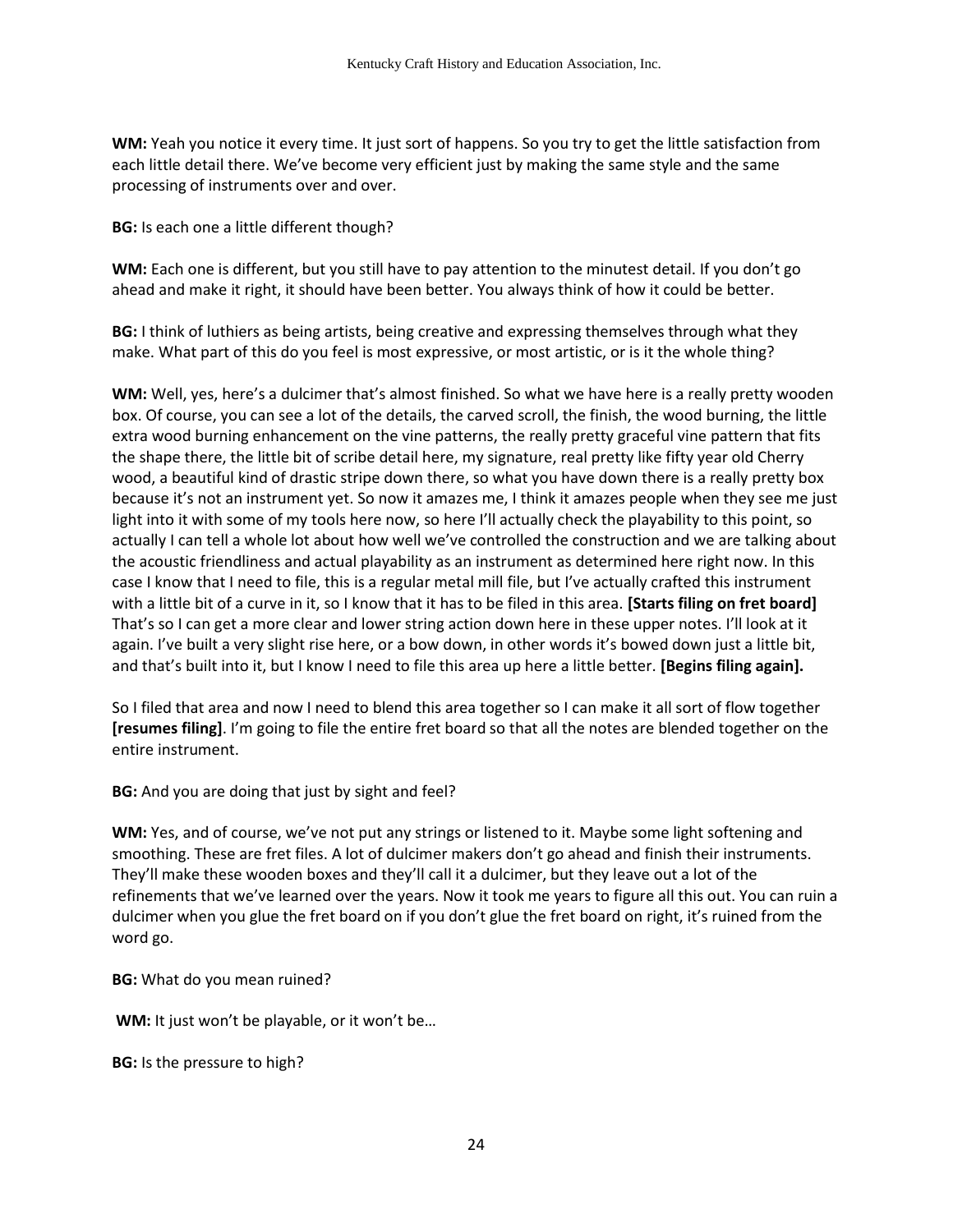**WM:** Yeah, if this is bowed too much, or if it is bowed up it won't ever be a playable instrument. It has to be bowed down just a little bit here, just slightly concave to allow for this adjustment. Here you take the fret files and you round up the frets, get them all level, and trim off the edges so it feels good here.

**BG:** Is there a grove in it?

**WM:** Yes.

**BG:** Ok.

**WM:** Yeah there really is. These are real guitar-style fret files, which I've actually modified. I've carved them off here; I've filed them off around the edges so they don't hurt the instrument. So after all that I'm ready to actually put the strings on. To do a little more fine tuning, little tiny bridges. The bridge is actually adjustable on all my instruments whereas on the old instruments the bridge probably was not adjustable so it was a little more limited to how you could find…

**BG:** So you've got all the frets where you wanted did you say?

**WM:** Yeah, I would do all the frets like that and put strings on and, let's see, here's one very similar, and again, what we are looking at, and sometimes I do have to go back and make minor adjustments, but now we are actually tuned up to basically, A, A, A, D, which is the same as guitar notes, so we are actually playing the whole idea, now it's actually an instrument whereas a few minutes ago it was just a wooden box, now it's an instrument. So that's what keeps me going. Now whether it would be Rosewood like this, Cocobolo Rosewood, or whether it be Walnut, Cherry, or Poplar, I've done the same processing for each instrument. I'll go from one of my very finest instruments here, to one of my most authentic traditional instruments. The playing function is totally the same. In other words, it's the very purist easiest playing. So you can play Country music, which is all the same **[demonstrates]**. You can play Bluegrass, which has a little chop to it **[demonstrates]**, or you can play real Mountain music, which there's no rush to Mountain music at all **[demonstrates]**. You don't have anywhere to go.

**[Continues to demonstrate on dulcimer]** Now the guitar player, he didn't have anywhere else to go either, so he would just take off around the house. That's an old Carter family song… **[Resumes demonstration]**. That's fun.

**BG:** Cool.

**WM:** Good.

**BG:** Do you, you know, usually when I'm talking to folk artists about their traditional stuff I ask them about other people in the field. Do you belong to any organizations that you share, dulcimer associations or anything like that?

**WM:** Not really. By doing the really traditional instruments like I do, I just really stay home and make them the very best that I can. Occasionally, we will go out to a little dulcimer festival. There are dulcimer festivals everywhere. Almost every town has dulcimer players now. What makes a dulcimer; it is getting more and more popular because it is our state instrument. People can play the dulcimer at any level. You can sit and strum, just sit and strum along, and you're playing perfect music. You can play along with a group that simply. You can play just one string or you can play very artistically. I think that appeal is far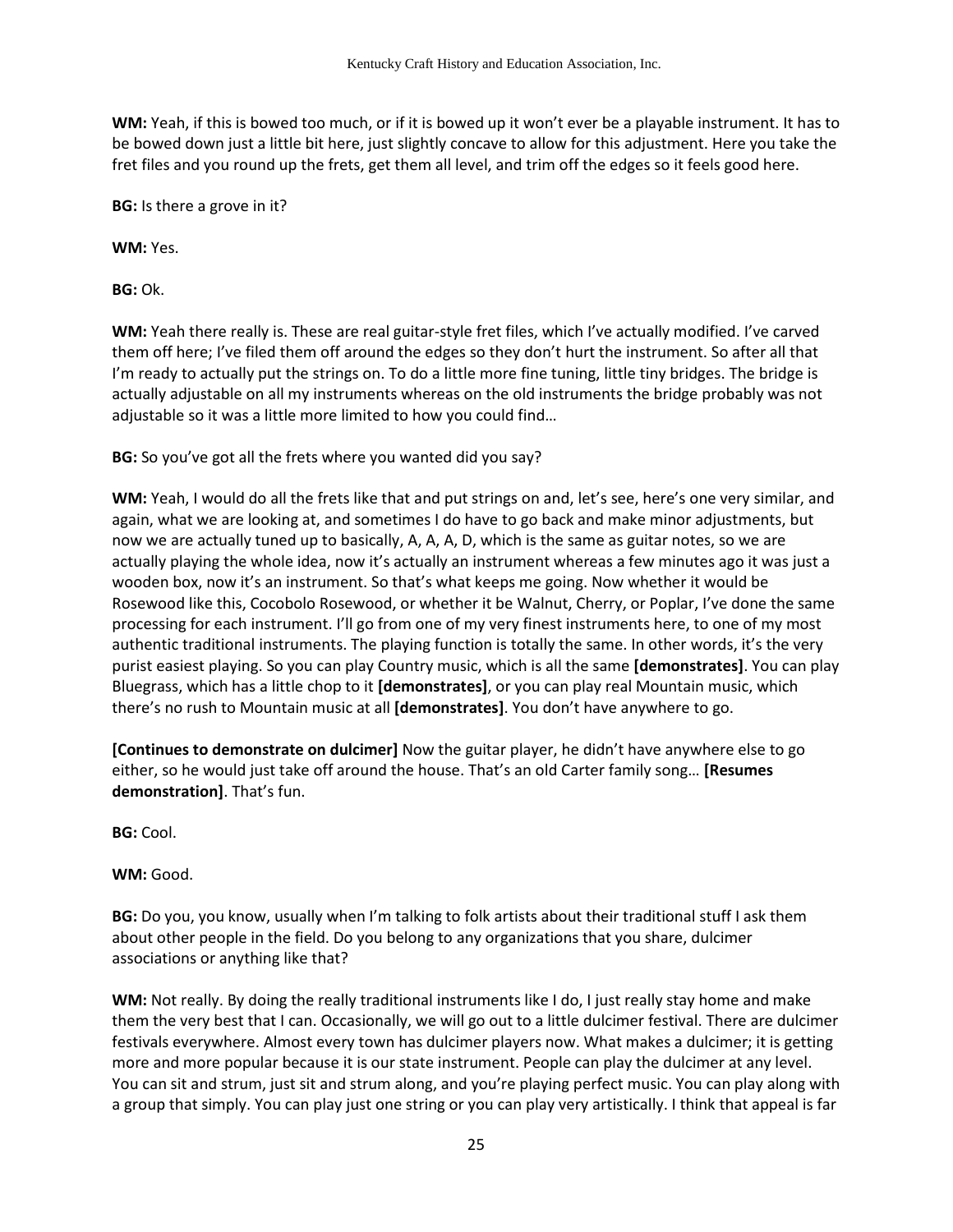less intimidating than say a guitar, which a lot of people never make it past the first week on a guitar. Banjo is interesting and exciting, but it is like a wild animal. You have to tame a banjo so that's going to take a while. Violin doesn't have notes on it so you must figure out how to make it have notes on it, how to make the notes on the violin. Mandolin is like a violin except it's twice as precise and twice as fast and it hurts your fingers. So the dulcimer seems to make sense for a lot of people.

# **31:13**

## **BG:** Do you feel like you're an artist?

**WM:** Well sure. Working with my wood medium and then being able to translate that into something that is a finished article, should last indefinitely, is not just for the quality of the wood or the beauty of the wood, it is an instrument and whether people play it now or whether people play it later, or their grandkids play it, it is made as an instrument and fortunately, once I got pretty much all my little details, what I consider my Kentucky instruments, the bead, the tail, the little curve on the tail here, my scroll pattern, fortunately, going all the way back almost to '72, probably since '75 I had gotten most of my details all figured out here. So if you see one of my instruments you can tell it's one of my instruments. I sign and date each one. We just passed 16,400 I think. That is quite a bit of whittling, but you could tell one of my instruments from anyone else's pretty easily. You can also tell a Kentucky dulcimer as opposed to what would be another state specialty instrument or contemporary dulcimer, which basically they left off a lot of the little characteristic details. Nobody likes to do that much carving.

**BG:** Is there anybody else that you admire that does this kind of work?

**WM:** There are very good makers out there. A lot of people do very primitive instruments. We could do that, but I determined early on to make the very best instruments. In other words, I wanted to increase the status as a musical instrument. I've never done cardboard dulcimers, which are available. I've never done plywood dulcimers, which are available. Not so rare, some of the really famous makers as they got older they actually used thin laminated sheets of plywood. I think probably for convenience and safety, not using the more complicated woodworking tools and things. So I've seen that in several of the recognized makers, that they didn't use solid wood sometimes.

### **BG:** How does making furniture fit with this?

**WM:** Making furniture is much more of an overall plan. I generally make my original furniture; even with my classical pieces I start with just three basic dimensions. I may have an idea of a piece. If I want to make a Kentucky style piece or a classical piece I really well just start with the basic proportions and dimensions that fit the wood I have or fits the purpose of the piece, like a certain size cabinet or a certain sized table. You have to visualize the entire piece of furniture. On a dulcimer you can tell that this is a dulcimer. You can tell that this is going to be a dulcimer. There's a little scratch… If you pull out a drawer on a piece of furniture there's no visualizing what that piece of furniture is going to be. So it takes a lot of discipline to design and visualize an entire piece of furniture. It can be a simple piece, or it can be a very complicated piece with doors and drawers and sections and interior, tremendously complicated, but there is a tremendous amount of discipline in a piece of furniture. You are looking at a long construction period on a piece of furniture to make it totally complete without any weak spots, either structurally or design wise, if you think about that, if you make a nice piece of furniture and maybe just didn't do that one little proportion or that one little element properly it won't be the best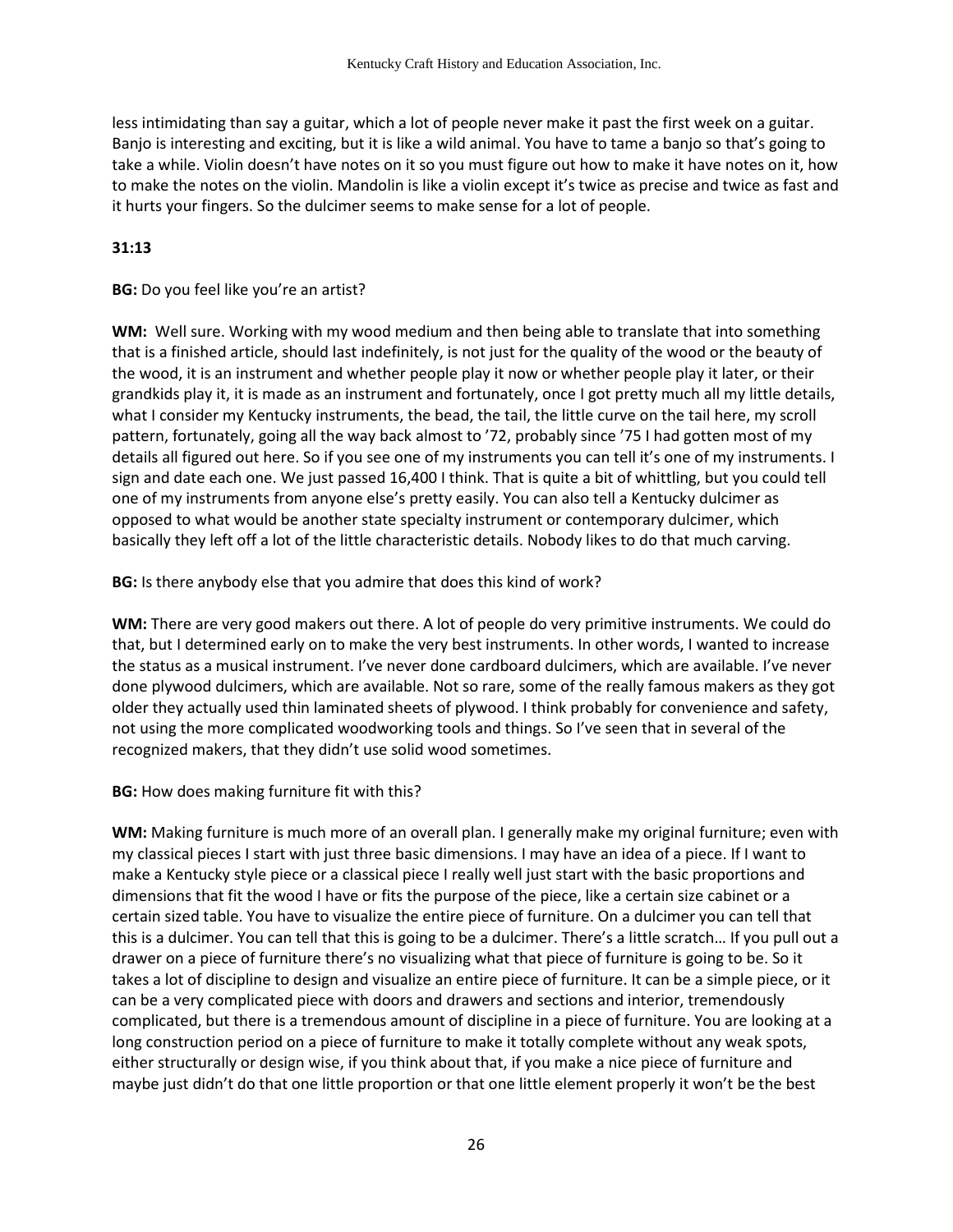that it could be. So what you do is make each piece the best you can and get you another piece and go on.

**BG:** Where you have three specific models that you have developed over the years for your dulcimers, do you have the same with your furniture or do you just make whatever people ask for?

# **35:39**

**WM:** I have a couple of really popular pieces. One of those is my Kentucky sideboard. Now that's a cabinet typically four feet long, two horizontal drawers. The Kentucky tapered leg, several Kentucky details on the apron. Kentucky furniture is very soft, it's very confident in the way it stands and it really is a recognizable style. So over twenty years ago I started doing Kentucky furniture, little variations on my purely classical Governor Winthrop, Queen Anne, Chippendale styles which I've done for hundreds of pieces, but I realized that nobody was actually executing and making new Kentucky style pieces and part of that would involve decorative inlays like a trailing vine or a little Kentucky Bell flower that drips down again as a decorative element. That was my last hurdle was to learn how to do the inlay. That was like the ultimate detail on Kentucky cabinets and Kentucky furniture. So the sideboard is a very popular piece in Walnut or Cherry. I do a little classical piece called a Serpentine and both ends and the front piece are totally sculptured into a Serpentine format to bring out the really pretty grain patterns. These are little console pieces about forty-five inches long with different legs. That's my next most popular piece. Other than that I just try to do real pretty cabinet or table pieces. Many times I'll use natural edges, which is definitely not Kentucky style, but it's much more artistic to do an entire piece with all the free edge of the natural board.

**BG:** Is there are different side of your personality that does furniture versus instruments?

**WM:** Yes. Many times I'll start cutting out furniture wood. Again, you really have to feel like you have the best wood available on the furniture, of course you do on the dulcimers too, but many times I'll start working on the furniture and I'll gradually switch over to sawing out pieces for dulcimers later on.

Furniture is much more disciplined too, because you are working on one unit piece. You are looking at the entire finished piece, but really after the piece is assembled, once it's assembled, you've even got the proportions designed and the different featured elements, then everything is critical because you are actually working on the body of that piece of furniture. The inlay is extremely critical because there is no room for error. You might be able to wiggle it just a little bit, but you are actually working on the finished, nearly finished piece of furniture and that detail, even the hardware, the fitting of the drawers, the finishing, it's all extremely risky. There were times when I did really large cabinets, I almost gave up on the furniture it was just too stressful, but you learn how to be a little more patient. I'm doing more simple pieces. In other words, not a life or death situation if you had a little blemish or something on it.

**BG:** I saw most of your stuff is smaller in here. Do people come in and commission you to do a certain piece a certain way or do they buy what you have?

**WM:** I do very little commission work. I did the first few years when we were in business. I found it too confining. It was a great opportunity to do wonderfully beautiful pieces of furniture. We are talking about the Bombay chest from the Williamsburg Governor's Palace, the very finest solid Cherry Chippendale acanthus leaf ball and claw high boys and low boys, and Governor Winthrop's Secretaries and French Vitrines with bubble glass that cost hundreds of dollars just for the glass and the hardware.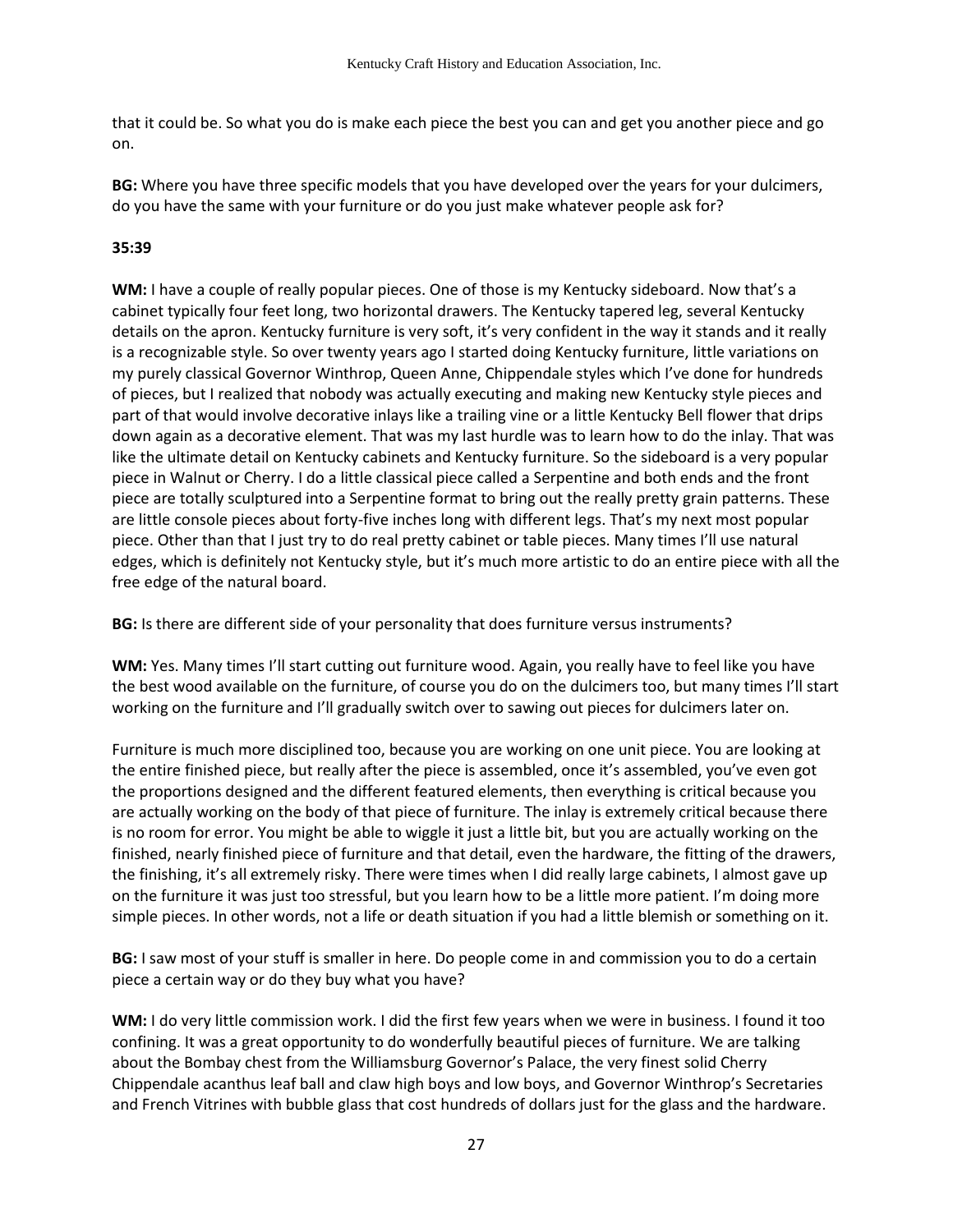But it was a wonderful opportunity the first ten years or so, but I found it very confining to spend several months of each year on one really critical piece. I needed to expand and do more pieces.

**BG:** And with your dulcimers, you don't have people come in and order certain types do you? You don't pre-make them, they kind of order them…

**WM:** I do a lot of different choices, probably more than I should. I really limit the customizing. I do very little overt decoration like pearl inlays or ivory inlays or specifically personalized…

**BG:** People ask for that sometimes?

**WM:** Yes, but I really shy away from that. I'm building the instrument with all the details and the quality wood. I'm doing everything I want to do to it and other than just some very minor work like I could probably inscribe somebody's name or date on the outside of the instrument, but I don't like to personalize like carving somebody's initials or something like that.

**BG:** Because you see it as a finished piece as it is?

**WM:** Yes.

**BG:** That makes you feel better that way I guess?

**WM:** Very much so. If I wanted to add all the do-dads to it I would do that, but I'm much more interested in the playing part of it, the function part of it.

**BG:** I guess another question I had, a lot of instrument makers have people they work with. I mean, there are a lot of dulcimer groups in the state, do they come and work with you?

**WM:** Oh yes, I have dulcimers, believe it or not, in almost every town in Kentucky probably. Just about every town in the whole country too, probably. Oh yes. As there are trims, there are trims to make instruments larger; I've experimented with that a little bit. I didn't find it very rewarding to make like a deeper instrument.

**BG:** So you are staying with your own design. Your designs, I'm seeing on the wall, say twenty-five years, twenty-eight, thirty, how long have you been doing this?

**WM:** Forty-years this fall, which will be 2012 has been forty years.

**BG:** And it sounds like to me, correct me if I'm wrong, that over these forty-years you've experimented, learned, and this is kind of the culmination?

**WM:** Yes.

**BG:** Is that right?

**WM:** Yes. Dropping the specific teardrop instrument that was too narrow upon the upper part to be as good a tone as I wanted. Switching to the hourdrop, that superseded **[Interruption – off camera]** and I made some small dulcimers. I actually called them "Groundhog" dulcimers, which were short and fat,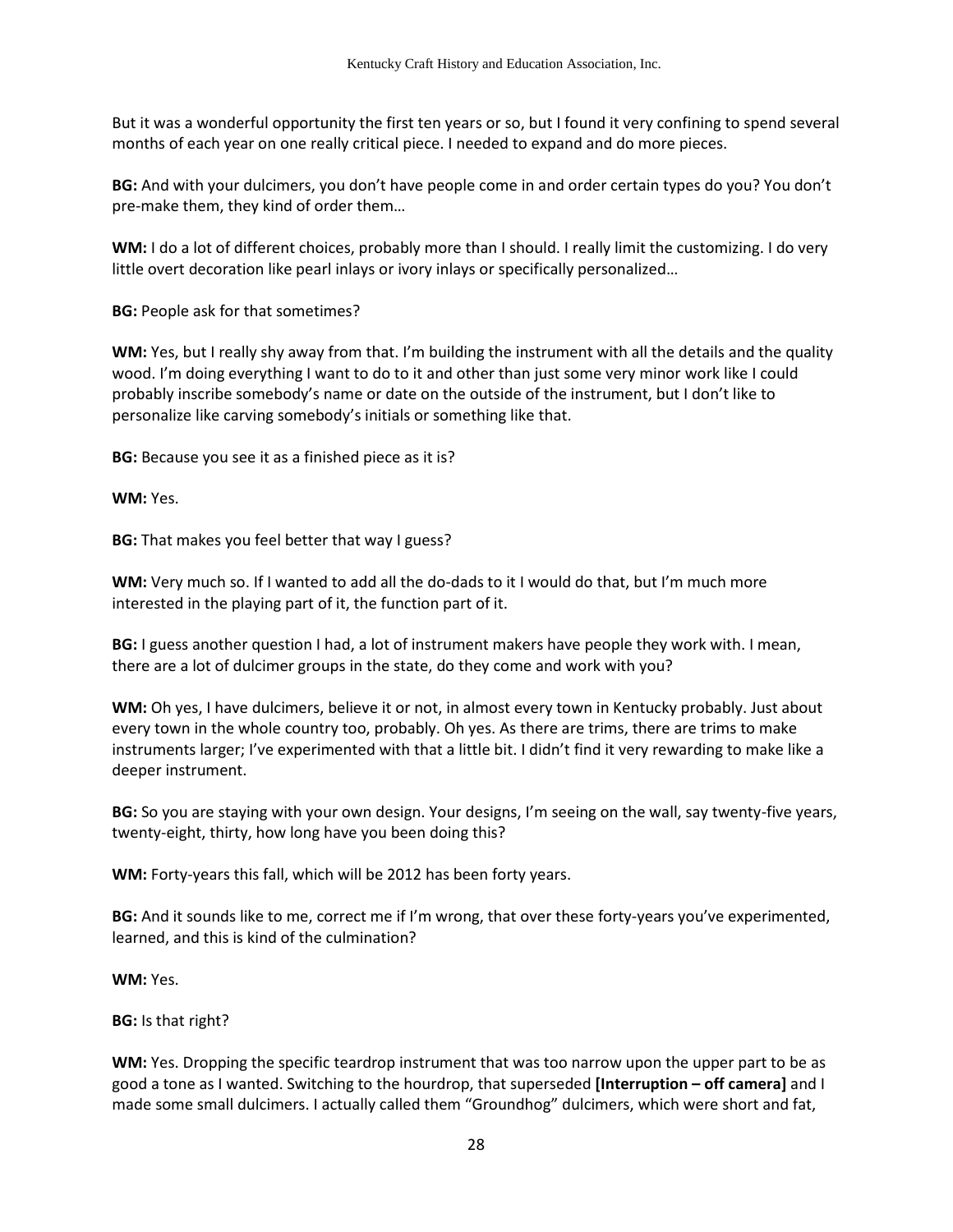thinking of them as children's dulcimers. Did those a couple of years. Far too precise and complicated for children to play, and far too specialized to be… you could do Bluegrass music with them very well, but not with the effort of making it larger or smaller.

**BG:** So you feel like you've done your experimentation and you are pretty much where you want to be with it, right?

**WM:** Yes. Sometimes I'll get a light, a brainstorm of what might be another improvement. Sometimes I actually will try that. Might have a few ideas, but in most cases it doesn't outweigh the traditional details that I've done.

**BG:** Is it about sales or not, or is it about whether you like it or not, or a combination of the two?

**WM:** It's both. I do make my instruments for people. They buy the instruments, but I make a really good price range actually from three to five hundred on my most regular models. We go a little higher than that on some of the super rare wood models, by rare I mean sometimes the tone woods or a piece of the local rare wood like the feather chair, people do want the finer models and that has helped us a little bit as a maturing craftsman and I guess being able to charge a little bit more for some of the models. But people by my instruments and I make them for people. That's all there is to it. It would soon wear out if you weren't really getting people to play.

#### **44:55**

**BG:** And you like to have people play them?

**WM:** Oh yeah, everybody that comes in I let them play a little bit, or if they want too.

**BG:** But you said earlier when people call you back and say that they've actually learned to play it…

**WM:** Yeah that's pretty neat. We actually get a lot of follow-up letters and phone calls.

**BG:** Would you rather they play them than hang them up on the wall?

**WM:** Oh yes. Sometimes it takes them years to get started. Just didn't get around to it and they'll find someone to help them a little bit or something.

**BG:** Well you sold me one for my daughter. My daughter went away to college and it's now hanging on my wall and my wife wants to learn.

**WM:** Well that's good. We've got the books. There is quite a bit of software available. All kinds of DVDs that are available…

**BG:** She might need something like that.

**WM:** They give a little instruction on the wooden pegs, just a little refinement that way, but otherwise she should be ready to go.

**BG:** She's got the metal pegs.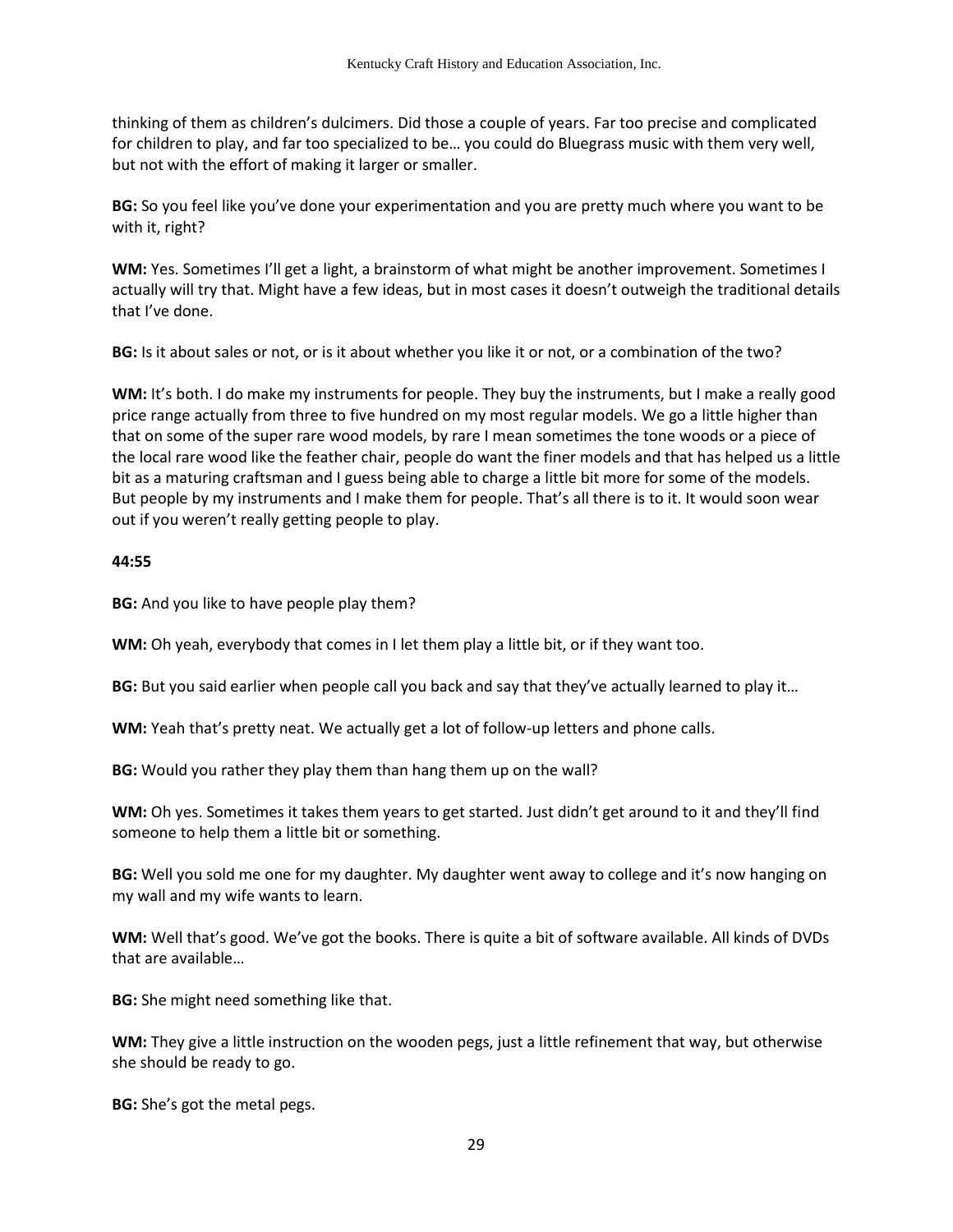**WM:** She's got the metal?

**BG:** Yeah, you changed that out for her.

**WM:** Well, we have little instruction sheets that sort of give little tips of how to make them work. We'll get you going.

**BG:** Ok. She needs a little… She feels like she needs to learn by reading music when she learns things, and I feel like sometimes it's easier to learn by ear.

**WM:** That's a good balance. The books, you can play notes, you can play numbers, and you can play chords. The main thing is to get like a favorite song and just get to where you can sort of like belting out that favorite song. In other words, you can play out the words or the melody of a song to where you can enjoy it and other people can enjoy it too. I want people to play real songs where people can enjoy it.

**BG:** I've got one last question I guess. You were honored for a couple of different awards right?

**WM:** Yes.

**BG:** You're considered a master. You were in the master's program. Have you ever thought about teaching someone to be as good as you someday?

**WM:** Not specifically. I have employees. I don't let the employees do all the detailing like fine-tuning the final set-up. I do let my employees work to their maximum skill level and maximum confidence level, like the wood burning and some of the other decorative touching. A lot of the sawing processing, assembling, yeah, my employees work up to that, but the actual setting up as a playing instrument I pretty much reserve that. It would take quite a bit of skill training to go ahead and adjust each instrument.

**BG:** We have a grant for the Arts Council **[Kentucky Arts Council]** for that. You've never applied for it. Some other people have. I was just wondering.

**WM:** I know it. Mostly we stay so busy with keeping the family going.

**[Comment made from unknown speaker off camera: You can teach craftsmanship, but you can't teach artistry. You really can't. You can study under a great artist or painter, or you might learn his techniques or his methods, but I don't think you would ever be that artist.]** 

**BG:** Well no, but I guess you can, if somebody is at a high degree you can kind of help them get closer to you in a way I think.

**WM:** Yeah.

**BG:** Well I think we're finished.

**WM:** Good. Lot of detail. Good.